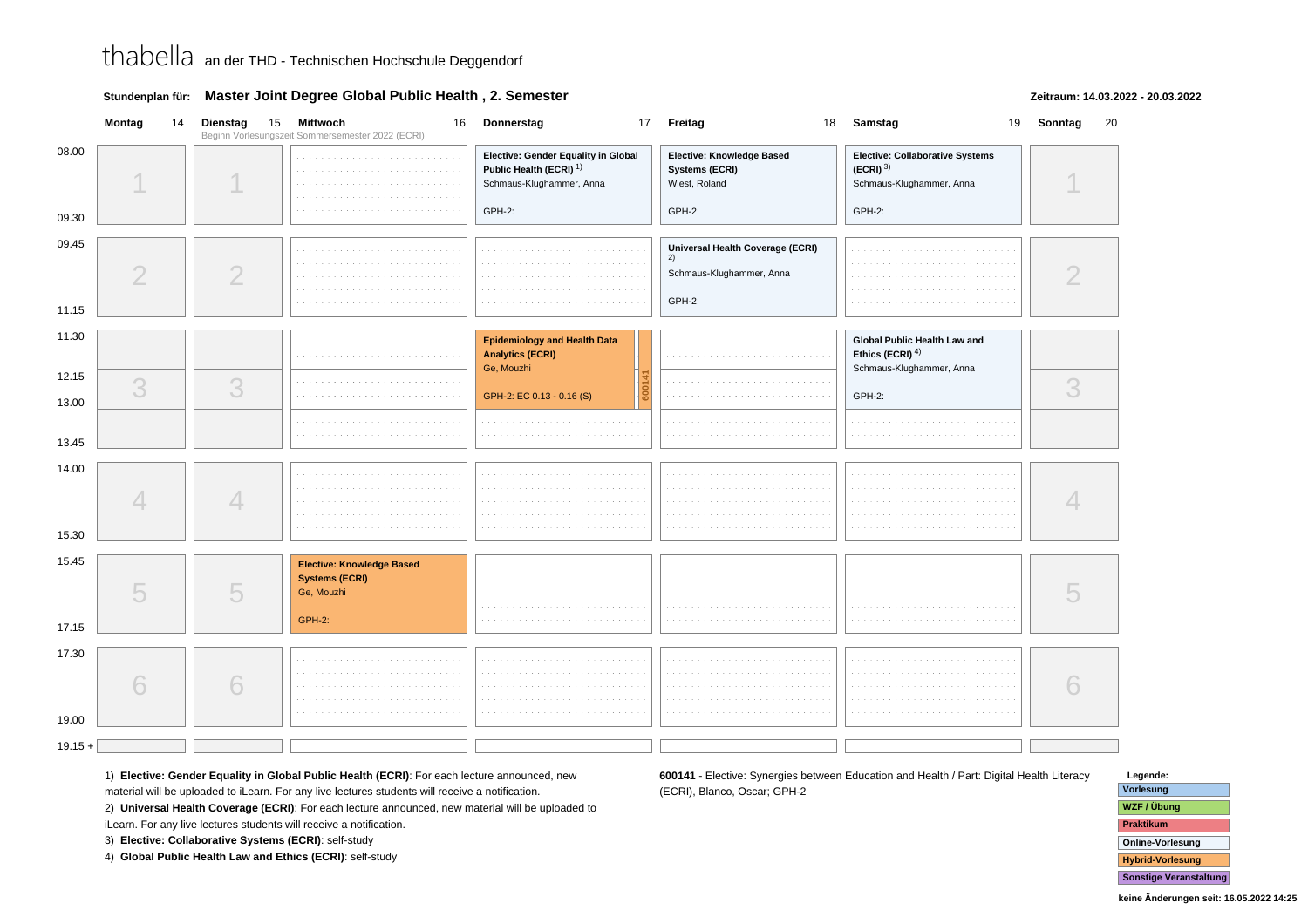|  | Stundenplan für: Master Joint Degree Global Public Health, 2. Semester |
|--|------------------------------------------------------------------------|
|--|------------------------------------------------------------------------|

### **Zeitraum: 21.03.2022 - 27.03.2022**

|                | Montag<br>21   | Dienstag | 22 Mittwoch                                                                                                     | 23 Donnerstag<br>24                                                                                             | Freitag                                                                       | 26<br>25 Samstag                                                                                       | Sonntag<br>27 |
|----------------|----------------|----------|-----------------------------------------------------------------------------------------------------------------|-----------------------------------------------------------------------------------------------------------------|-------------------------------------------------------------------------------|--------------------------------------------------------------------------------------------------------|---------------|
| 08.00<br>09.30 |                |          | .<br>and a state                                                                                                | Elective: Gender Equality in Global<br>Public Health (ECRI) <sup>1)</sup><br>Schmaus-Klughammer, Anna<br>GPH-2: | <b>Elective: Knowledge Based</b><br>Systems (ECRI)<br>Wiest, Roland<br>GPH-2: | <b>Elective: Collaborative Systems</b><br>$(ECRI)$ <sup>3)</sup><br>Schmaus-Klughammer, Anna<br>GPH-2: |               |
| 09.45<br>11.15 | $\overline{2}$ | 2        | <b>Elective: Health Economy &amp;</b><br><b>Management (ECRI)</b><br>Chaltikyan, Georgi<br>GPH-2: EC.B 0.07 (S) |                                                                                                                 | Universal Health Coverage (ECRI)<br>2)<br>Schmaus-Klughammer, Anna<br>GPH-2:  | Elective: MedTech: Cognitive<br>Processes and Al Technology (E<br>4)<br>Spittler, Thomas               |               |
| 11.30          |                |          |                                                                                                                 | <b>Epidemiology and Health Data</b><br><b>Analytics (ECRI)</b><br>Ge, Mouzhi                                    |                                                                               | Global Public Health Law and<br>Ethics (ECRI) <sup>5)</sup><br>Schmaus-Klughammer, Anna                |               |
| 12.15<br>13.00 | 3              | 3        |                                                                                                                 | GPH-2: EC 0.13 - 0.16 (S)                                                                                       |                                                                               | GPH-2:                                                                                                 | 3             |
| 13.45          |                |          |                                                                                                                 |                                                                                                                 |                                                                               |                                                                                                        |               |
| 14.00<br>15.30 |                | 4        |                                                                                                                 |                                                                                                                 |                                                                               |                                                                                                        |               |
| 15.45<br>17.15 | 5              | 5        | <b>Elective: Knowledge Based</b><br><b>Systems (ECRI)</b><br>Ge, Mouzhi<br><b>GPH-2:</b>                        |                                                                                                                 |                                                                               |                                                                                                        |               |
| 17.30<br>19.00 | 6              | 6        |                                                                                                                 |                                                                                                                 |                                                                               |                                                                                                        |               |
| $19.15 +$      |                |          |                                                                                                                 |                                                                                                                 |                                                                               |                                                                                                        |               |

1) **Elective: Gender Equality in Global Public Health (ECRI)**: For each lecture announced, new

material will be uploaded to iLearn. For any live lectures students will receive a notification.

2) **Universal Health Coverage (ECRI)**: For each lecture announced, new material will be uploaded to

iLearn. For any live lectures students will receive a notification.

3) **Elective: Collaborative Systems (ECRI)**: self-study

4) **Elective: MedTech: Cognitive Processes and AI Technology (ECRI)**: self-study

5) **Global Public Health Law and Ethics (ECRI)**: self-study

**600142** - Elective: Synergies between Education and Health / Part: Digital Health Literacy(ECRI), Blanco, Oscar; GPH-2

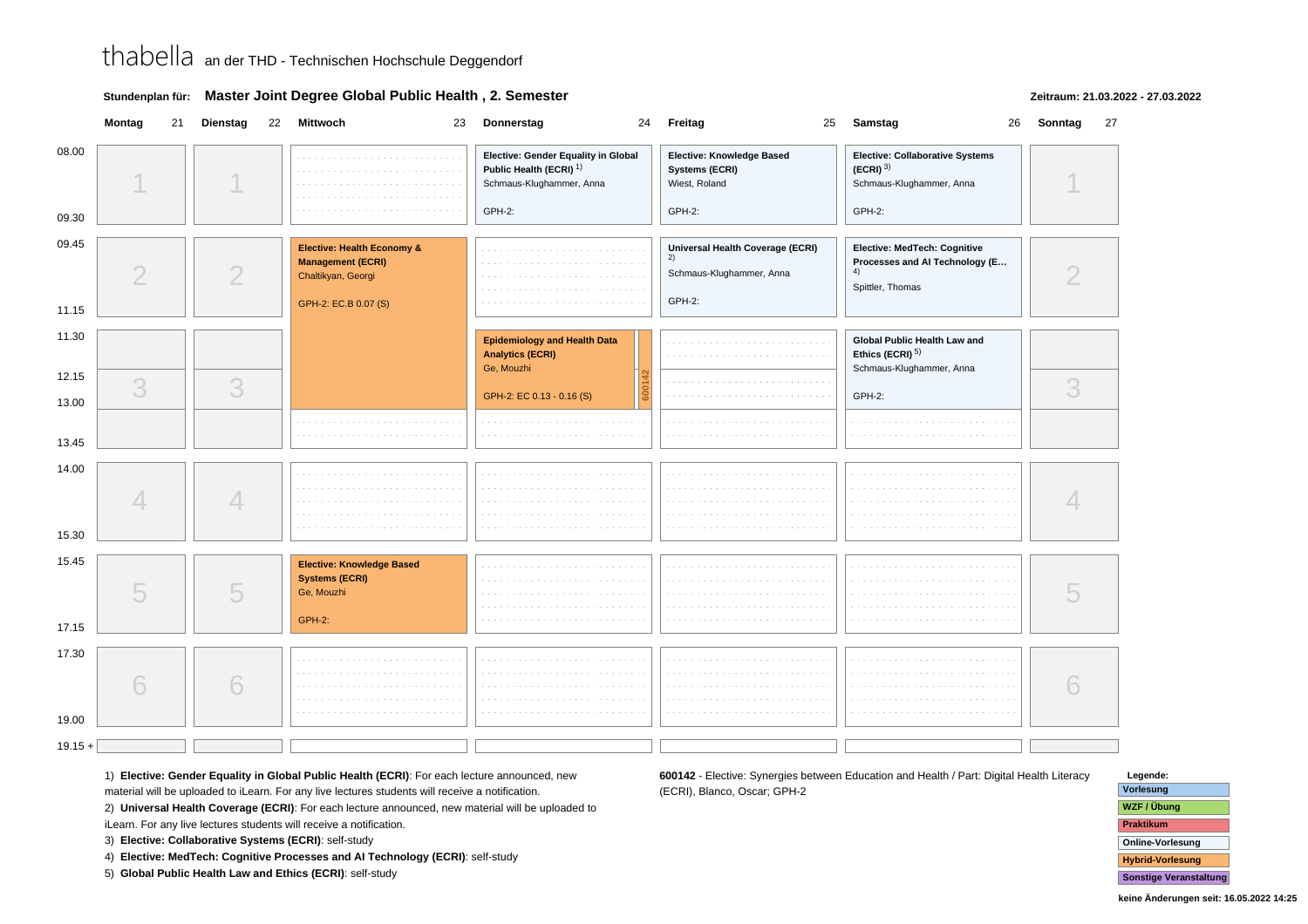|  | Stundenplan für: Master Joint Degree Global Public Health, 2. Semester |
|--|------------------------------------------------------------------------|
|--|------------------------------------------------------------------------|

### **Zeitraum: 28.03.2022 - 03.04.2022**

|                | Montag         | 28 Dienstag | 29 Mittwoch<br>30                                                                                    | Donnerstag                                                                                                      | 31 Freitag                                                                                 | 01 Samstag                                                                                   | 02 Sonntag | 03 |
|----------------|----------------|-------------|------------------------------------------------------------------------------------------------------|-----------------------------------------------------------------------------------------------------------------|--------------------------------------------------------------------------------------------|----------------------------------------------------------------------------------------------|------------|----|
| 08.00<br>09.30 |                |             |                                                                                                      | Elective: Gender Equality in Global<br>Public Health (ECRI) <sup>1)</sup><br>Schmaus-Klughammer, Anna<br>GPH-2: | Elective: Knowledge Based<br>Systems (ECRI)<br>Wiest, Roland<br>GPH-2:                     | Elective: Collaborative Systems<br>$(ECRI)^{3}$<br>Schmaus-Klughammer, Anna<br><b>GPH-2:</b> |            |    |
| 09.45          | $\overline{2}$ | 2           | Elective: Health Economy &<br><b>Management (ECRI)</b><br>Chaltikyan, Georgi<br>GPH-2: EC.B 0.07 (S) | <b>Epidemiology and Health Data</b><br><b>Analytics (ECRI)</b><br>Ge, Mouzhi<br><b>GPH-2:</b>                   | Universal Health Coverage (ECRI)<br>$\overline{2}$ )<br>Schmaus-Klughammer, Anna<br>GPH-2: | Elective: MedTech: Cognitive<br>Processes and Al Technology (E<br>4)<br>Spittler, Thomas     |            |    |
| 11.15          |                |             |                                                                                                      |                                                                                                                 |                                                                                            |                                                                                              |            |    |
| 11.30          |                |             |                                                                                                      |                                                                                                                 |                                                                                            | Global Public Health Law and<br>Ethics (ECRI) <sup>5)</sup><br>Schmaus-Klughammer, Anna      |            |    |
| 12.15          | 3              | 3           |                                                                                                      |                                                                                                                 |                                                                                            |                                                                                              | 3          |    |
| 13.00          |                |             |                                                                                                      |                                                                                                                 |                                                                                            | GPH-2:                                                                                       |            |    |
| 13.45          |                |             |                                                                                                      |                                                                                                                 |                                                                                            |                                                                                              |            |    |
| 14.00<br>15.30 |                | 4           |                                                                                                      |                                                                                                                 |                                                                                            |                                                                                              |            |    |
| 15.45<br>17.15 | 5              | 5           | <b>Elective: Knowledge Based</b><br><b>Systems (ECRI)</b><br>Ge, Mouzhi<br><b>GPH-2:</b>             |                                                                                                                 |                                                                                            |                                                                                              |            |    |
| 17.30<br>19.00 | 6              | 6           |                                                                                                      |                                                                                                                 |                                                                                            |                                                                                              |            |    |
| $19.15 +$      |                |             |                                                                                                      |                                                                                                                 |                                                                                            |                                                                                              |            |    |
|                |                |             |                                                                                                      |                                                                                                                 |                                                                                            |                                                                                              |            |    |

1) **Elective: Gender Equality in Global Public Health (ECRI)**: For each lecture announced, new

material will be uploaded to iLearn. For any live lectures students will receive a notification.

2) **Universal Health Coverage (ECRI)**: For each lecture announced, new material will be uploaded to

iLearn. For any live lectures students will receive a notification.

3) **Elective: Collaborative Systems (ECRI)**: self-study

4) **Elective: MedTech: Cognitive Processes and AI Technology (ECRI)**: self-study

5) **Global Public Health Law and Ethics (ECRI)**: self-study

**600143** - Elective: Synergies between Education and Health / Part: Digital Health Literacy(ECRI), Blanco, Oscar; GPH-2

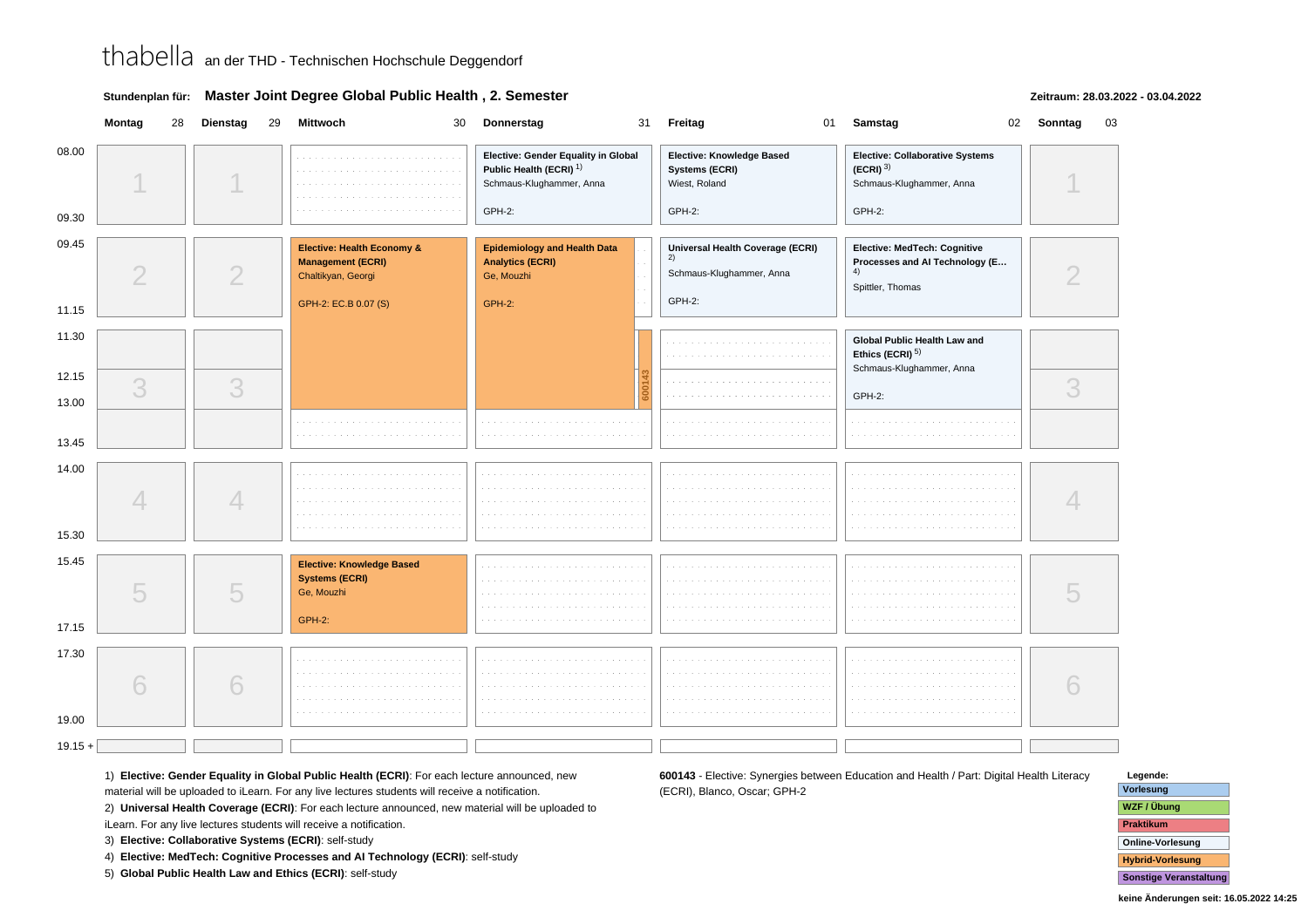|  | Stundenplan für: Master Joint Degree Global Public Health, 2. Semester |
|--|------------------------------------------------------------------------|
|--|------------------------------------------------------------------------|

### **Zeitraum: 04.04.2022 - 10.04.2022**

| Elective: Gender Equality in Global<br>Elective: Knowledge Based<br>Elective: Collaborative Systems<br>Public Health (ECRI) <sup>1)</sup><br>$(ECRI)^{3}$<br>Systems (ECRI)<br>Schmaus-Klughammer, Anna<br>Wiest, Roland<br>Schmaus-Klughammer, Anna<br>GPH-2:<br>GPH-2:<br>GPH-2:<br><b>Epidemiology and Health Data</b><br><b>Elective: Health Economy &amp;</b><br>Universal Health Coverage (ECRI)<br>Elective: MedTech: Cognitive<br>(2)<br><b>Management (ECRI)</b><br><b>Analytics (ECRI)</b><br>Processes and Al Technology (E<br>$\mathcal{P}$<br>$\overline{2}$<br>4)<br>Schmaus-Klughammer, Anna<br>Chaltikyan, Georgi<br>Ge, Mouzhi<br>Spittler, Thomas<br>GPH-2:<br>GPH-2: EC.B 0.07 (S)<br><b>GPH-2:</b><br>11.15<br>11.30<br>Global Public Health Law and<br>Ethics (ECRI) <sup>5)</sup><br>Schmaus-Klughammer, Anna<br>3<br>3<br>3<br>GPH-2:<br>4<br><b>Elective: Knowledge Based</b><br><b>Systems (ECRI)</b><br>5<br>5<br>Ge, Mouzhi<br><b>GPH-2:</b><br>6 |                | Montag | 04 Dienstag | 05 | Mittwoch<br>06 | Donnerstag | 07 | Freitag<br>08 | Samstag<br>09 | Sonntag | 10 |
|------------------------------------------------------------------------------------------------------------------------------------------------------------------------------------------------------------------------------------------------------------------------------------------------------------------------------------------------------------------------------------------------------------------------------------------------------------------------------------------------------------------------------------------------------------------------------------------------------------------------------------------------------------------------------------------------------------------------------------------------------------------------------------------------------------------------------------------------------------------------------------------------------------------------------------------------------------------------------|----------------|--------|-------------|----|----------------|------------|----|---------------|---------------|---------|----|
|                                                                                                                                                                                                                                                                                                                                                                                                                                                                                                                                                                                                                                                                                                                                                                                                                                                                                                                                                                              | 08.00<br>09.30 |        |             |    |                |            |    |               |               |         |    |
|                                                                                                                                                                                                                                                                                                                                                                                                                                                                                                                                                                                                                                                                                                                                                                                                                                                                                                                                                                              | 09.45          |        |             |    |                |            |    |               |               |         |    |
|                                                                                                                                                                                                                                                                                                                                                                                                                                                                                                                                                                                                                                                                                                                                                                                                                                                                                                                                                                              |                |        |             |    |                |            |    |               |               |         |    |
|                                                                                                                                                                                                                                                                                                                                                                                                                                                                                                                                                                                                                                                                                                                                                                                                                                                                                                                                                                              |                |        |             |    |                |            |    |               |               |         |    |
|                                                                                                                                                                                                                                                                                                                                                                                                                                                                                                                                                                                                                                                                                                                                                                                                                                                                                                                                                                              | 12.15          |        |             |    |                |            |    |               |               |         |    |
|                                                                                                                                                                                                                                                                                                                                                                                                                                                                                                                                                                                                                                                                                                                                                                                                                                                                                                                                                                              | 13.00          |        |             |    |                |            |    |               |               |         |    |
|                                                                                                                                                                                                                                                                                                                                                                                                                                                                                                                                                                                                                                                                                                                                                                                                                                                                                                                                                                              | 13.45          |        |             |    |                |            |    |               |               |         |    |
|                                                                                                                                                                                                                                                                                                                                                                                                                                                                                                                                                                                                                                                                                                                                                                                                                                                                                                                                                                              | 14.00<br>15.30 |        |             |    |                |            |    |               |               |         |    |
|                                                                                                                                                                                                                                                                                                                                                                                                                                                                                                                                                                                                                                                                                                                                                                                                                                                                                                                                                                              | 15.45<br>17.15 |        |             |    |                |            |    |               |               |         |    |
|                                                                                                                                                                                                                                                                                                                                                                                                                                                                                                                                                                                                                                                                                                                                                                                                                                                                                                                                                                              | 17.30<br>19.00 |        |             |    |                |            |    |               |               |         |    |
|                                                                                                                                                                                                                                                                                                                                                                                                                                                                                                                                                                                                                                                                                                                                                                                                                                                                                                                                                                              | $19.15 +$      |        |             |    |                |            |    |               |               |         |    |

1) **Elective: Gender Equality in Global Public Health (ECRI)**: For each lecture announced, new

material will be uploaded to iLearn. For any live lectures students will receive a notification.

2) **Universal Health Coverage (ECRI)**: For each lecture announced, new material will be uploaded to

iLearn. For any live lectures students will receive a notification.

3) **Elective: Collaborative Systems (ECRI)**: self-study

4) **Elective: MedTech: Cognitive Processes and AI Technology (ECRI)**: self-study

5) **Global Public Health Law and Ethics (ECRI)**: self-study

**600144** - Elective: Synergies between Education and Health / Part: Digital Health Literacy(ECRI), Blanco, Oscar; GPH-2

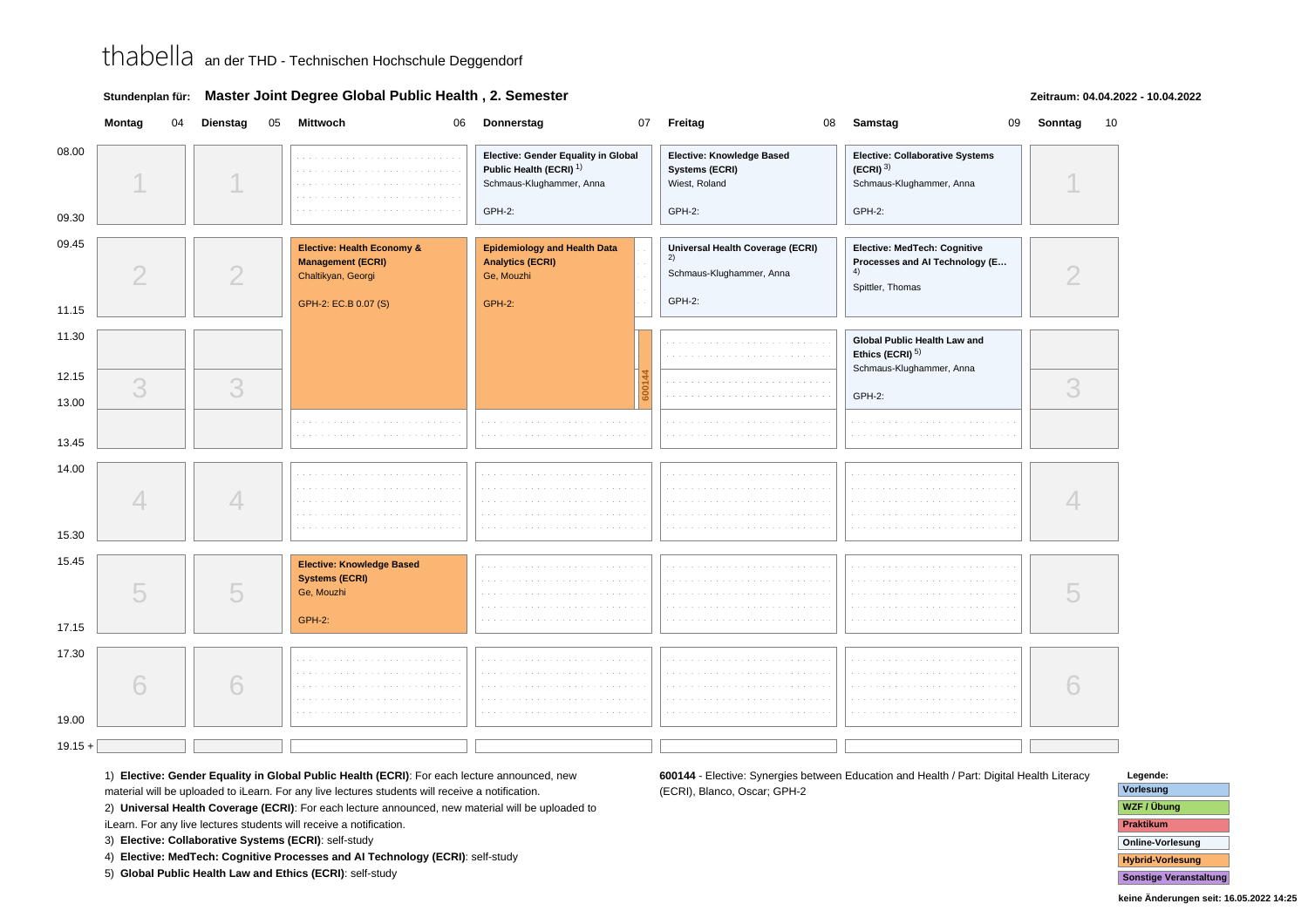|                | Montag<br>11   | Dienstag<br>12 | <b>Mittwoch</b><br>13                                                                                | Donnerstag 14<br>Gründonnerstag | Freitag<br>15<br>Karfreitag | Samstag<br>16  | Sonntag<br>17<br>Ostersonntag |
|----------------|----------------|----------------|------------------------------------------------------------------------------------------------------|---------------------------------|-----------------------------|----------------|-------------------------------|
| 08.00<br>09.30 |                |                |                                                                                                      |                                 |                             |                |                               |
| 09.45<br>11.15 | $\overline{2}$ | $\overline{2}$ | Elective: Health Economy &<br><b>Management (ECRI)</b><br>Chaltikyan, Georgi<br>GPH-2: EC.B 0.07 (S) | $\overline{2}$                  | $\overline{2}$              | $\overline{2}$ | $\overline{2}$                |
| 11.30          |                |                |                                                                                                      |                                 |                             |                |                               |
| 12.15<br>13.00 | 3              | 3              |                                                                                                      | 3                               | 3                           | 3              | 3                             |
| 13.45          |                |                |                                                                                                      |                                 |                             |                |                               |
| 14.00<br>15.30 | 4              | 4              |                                                                                                      | 4                               | 4                           | $\overline{4}$ | 4                             |
| 15.45<br>17.15 | 5              | 5              | Elective: Knowledge Based<br><b>Systems (ECRI)</b><br>Ge, Mouzhi<br><b>GPH-2:</b>                    | 5                               | 5                           | 5              | 5                             |
| 17.30<br>19.00 | 6              | 6              | .                                                                                                    | 6                               | 6                           | 6              | 6                             |
| $19.15 +$      |                |                |                                                                                                      |                                 |                             |                |                               |

### **Stundenplan für: Master Joint Degree Global Public Health , 2. Semester**

### **Zeitraum: 11.04.2022 - 17.04.2022**

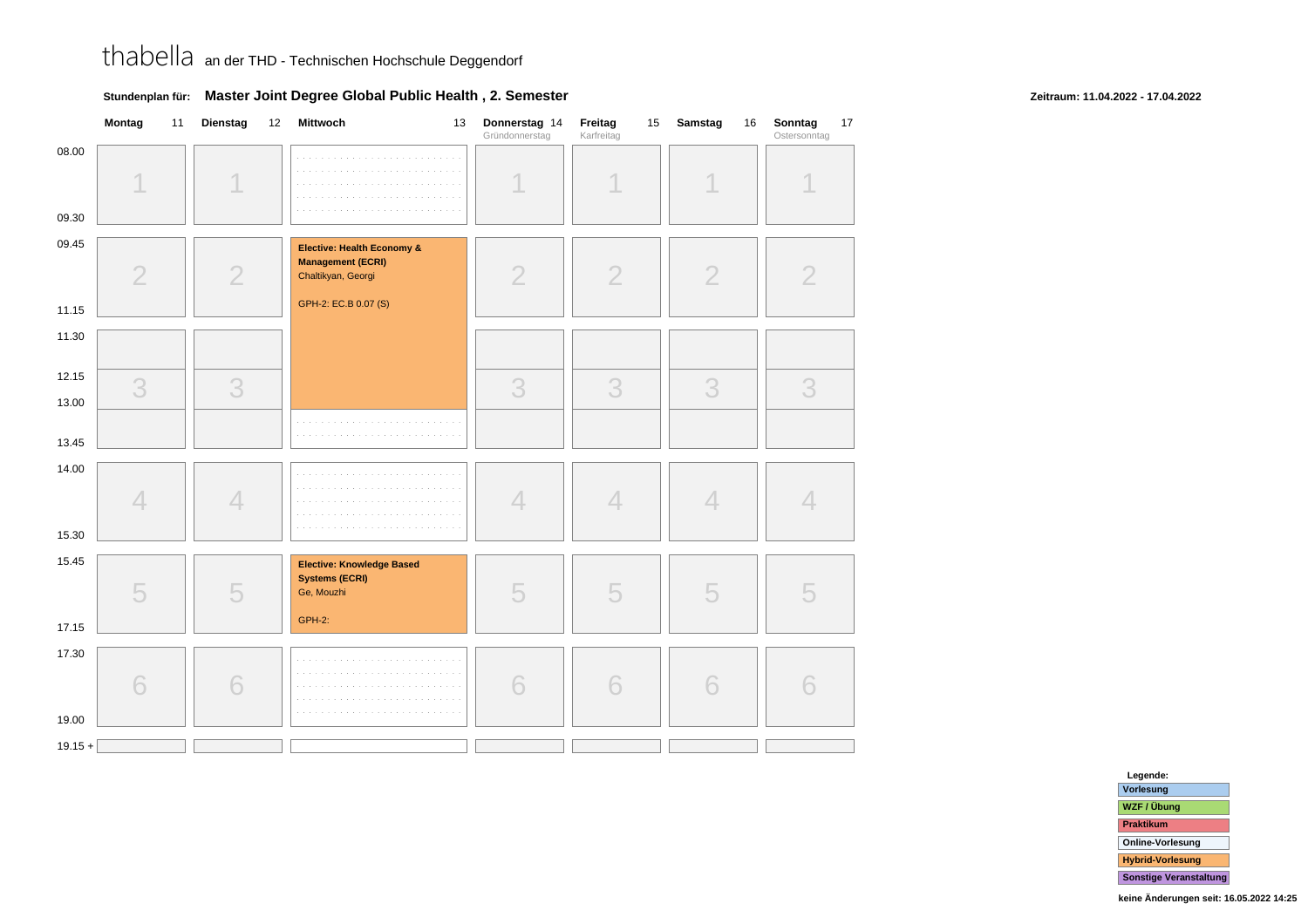|  | Stundenplan für: Master Joint Degree Global Public Health, 2. Semester |
|--|------------------------------------------------------------------------|
|--|------------------------------------------------------------------------|

### **Zeitraum: 18.04.2022 - 24.04.2022**

|                | <b>Montag</b><br>Ostermontag | 18 | Dienstag<br>19<br>vorlesungsfrei | <b>Mittwoch</b>                                                                          | 20 Donnerstag                                                                                         | 21 Freitag                                                                   | 22 Samstag                                                                               | 23 Sonntag<br>24 |
|----------------|------------------------------|----|----------------------------------|------------------------------------------------------------------------------------------|-------------------------------------------------------------------------------------------------------|------------------------------------------------------------------------------|------------------------------------------------------------------------------------------|------------------|
| 08.00          |                              |    |                                  |                                                                                          | Elective: Gender Equality in Global<br>Public Health (ECRI) <sup>1)</sup><br>Schmaus-Klughammer, Anna | Elective: Knowledge Based<br>Systems (ECRI)<br>Wiest, Roland                 | Elective: Collaborative Systems<br>$(ECRI)$ <sup>3)</sup><br>Schmaus-Klughammer, Anna    |                  |
| 09.30          |                              |    |                                  |                                                                                          | GPH-2:                                                                                                | GPH-2:                                                                       | GPH-2:                                                                                   |                  |
| 09.45          | $\overline{2}$               |    | $\overline{2}$                   | Elective: Health Economy &<br><b>Management (ECRI)</b><br>Chaltikyan, Georgi             | <b>Epidemiology and Health Data</b><br><b>Analytics (ECRI)</b><br>Ge, Mouzhi                          | Universal Health Coverage (ECRI)<br>2)<br>Schmaus-Klughammer, Anna<br>GPH-2: | Elective: MedTech: Cognitive<br>Processes and Al Technology (E<br>4)<br>Spittler, Thomas |                  |
| 11.15          |                              |    |                                  | GPH-2: EC.B 0.07 (S)                                                                     | <b>GPH-2:</b>                                                                                         |                                                                              |                                                                                          |                  |
| 11.30          |                              |    |                                  |                                                                                          |                                                                                                       |                                                                              | Global Public Health Law and<br>Ethics (ECRI) <sup>5)</sup><br>Schmaus-Klughammer, Anna  |                  |
| 12.15          | 3                            |    | 3                                |                                                                                          |                                                                                                       |                                                                              |                                                                                          | 3                |
| 13.00          |                              |    |                                  |                                                                                          |                                                                                                       |                                                                              | GPH-2:                                                                                   |                  |
| 13.45          |                              |    |                                  |                                                                                          | The Committee of                                                                                      |                                                                              |                                                                                          |                  |
| 14.00<br>15.30 |                              |    | $\overline{\mathcal{A}}$         |                                                                                          | <b>College</b>                                                                                        | a car<br>and a state                                                         |                                                                                          |                  |
|                |                              |    |                                  |                                                                                          |                                                                                                       |                                                                              |                                                                                          |                  |
| 15.45<br>17.15 | 5                            |    | 5                                | <b>Elective: Knowledge Based</b><br><b>Systems (ECRI)</b><br>Ge, Mouzhi<br><b>GPH-2:</b> |                                                                                                       |                                                                              |                                                                                          |                  |
|                |                              |    |                                  |                                                                                          |                                                                                                       |                                                                              |                                                                                          |                  |
| 17.30<br>19.00 | 6                            |    | 6                                |                                                                                          |                                                                                                       |                                                                              |                                                                                          |                  |
|                |                              |    |                                  |                                                                                          |                                                                                                       |                                                                              |                                                                                          |                  |
| $19.15 +$      |                              |    |                                  |                                                                                          |                                                                                                       |                                                                              |                                                                                          |                  |

1) **Elective: Gender Equality in Global Public Health (ECRI)**: For each lecture announced, new

material will be uploaded to iLearn. For any live lectures students will receive a notification.

2) **Universal Health Coverage (ECRI)**: For each lecture announced, new material will be uploaded to

iLearn. For any live lectures students will receive a notification.

3) **Elective: Collaborative Systems (ECRI)**: self-study

4) **Elective: MedTech: Cognitive Processes and AI Technology (ECRI)**: self-study

5) **Global Public Health Law and Ethics (ECRI)**: self-study

**600146** - Elective: Synergies between Education and Health / Part: Digital Health Literacy(ECRI), Blanco, Oscar; GPH-2

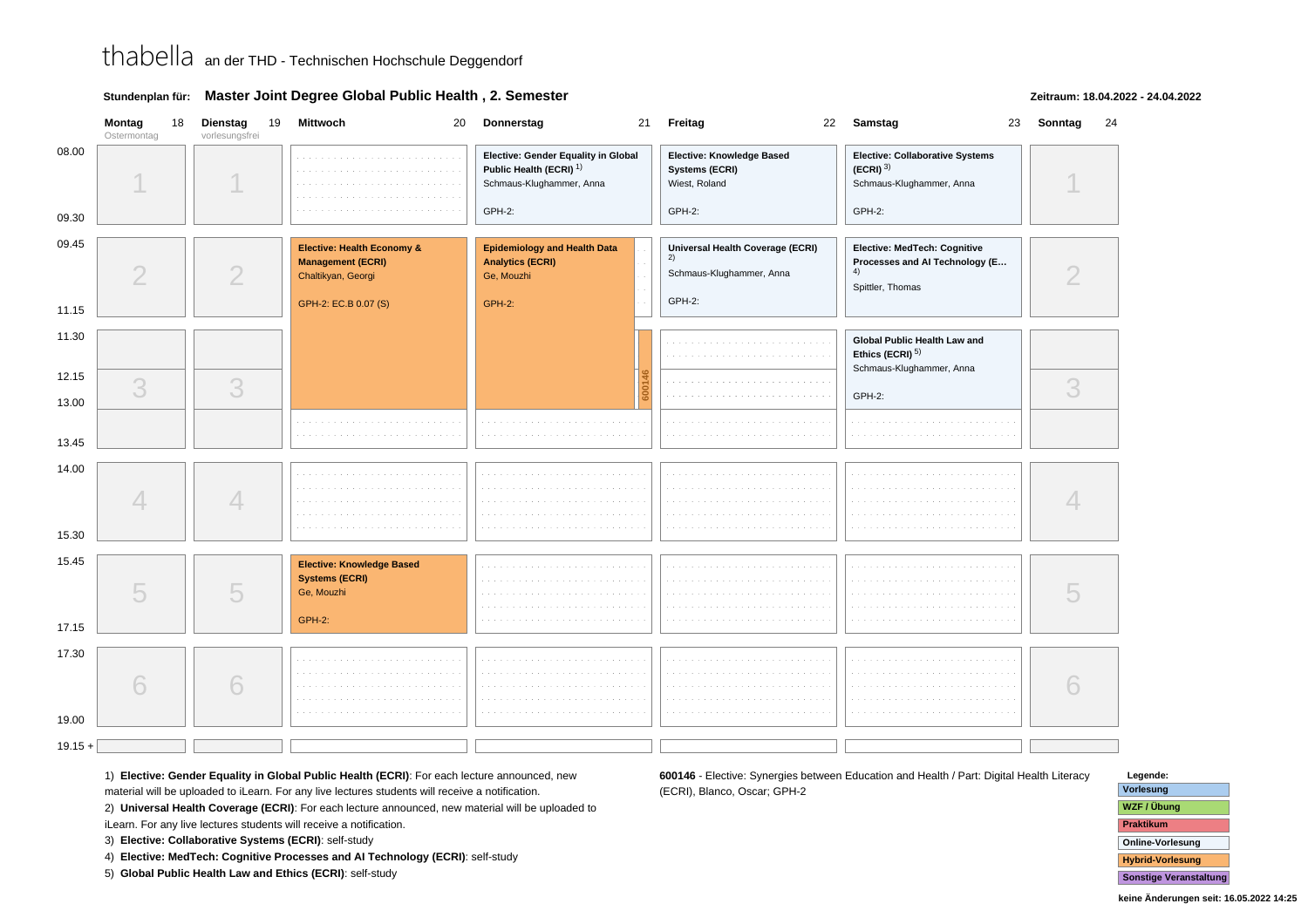|  | Stundenplan für: Master Joint Degree Global Public Health, 2. Semester |
|--|------------------------------------------------------------------------|
|--|------------------------------------------------------------------------|

### **Zeitraum: 25.04.2022 - 01.05.2022**

|                | Montag         | 25 Dienstag    | 26 | <b>Mittwoch</b>                                                         | 27 Donnerstag                                                                                         | 28 Freitag                                                                   | 29 Samstag                                                                               | 30 <sup>°</sup> | Sonntag<br>Tag der Arbeit | 01 |
|----------------|----------------|----------------|----|-------------------------------------------------------------------------|-------------------------------------------------------------------------------------------------------|------------------------------------------------------------------------------|------------------------------------------------------------------------------------------|-----------------|---------------------------|----|
| 08.00          |                |                |    |                                                                         | Elective: Gender Equality in Global<br>Public Health (ECRI) <sup>1)</sup><br>Schmaus-Klughammer, Anna | Elective: Knowledge Based<br>Systems (ECRI)<br>Wiest, Roland                 | Elective: Collaborative Systems<br>$(ECRI)^{3}$<br>Schmaus-Klughammer, Anna              |                 |                           |    |
| 09.30          |                |                |    |                                                                         | GPH-2:                                                                                                | GPH-2:                                                                       | GPH-2:                                                                                   |                 |                           |    |
| 09.45<br>11.15 | $\overline{2}$ | $\overline{2}$ |    |                                                                         | <b>Epidemiology and Health Data</b><br><b>Analytics (ECRI)</b><br>Ge, Mouzhi<br><b>GPH-2:</b>         | Universal Health Coverage (ECRI)<br>2)<br>Schmaus-Klughammer, Anna<br>GPH-2: | Elective: MedTech: Cognitive<br>Processes and Al Technology (E<br>4)<br>Spittler, Thomas |                 |                           |    |
| 11.30          |                |                |    |                                                                         |                                                                                                       |                                                                              | Global Public Health Law and<br>Ethics (ECRI) <sup>5)</sup><br>Schmaus-Klughammer, Anna  |                 |                           |    |
| 12.15<br>13.00 | 3              | 3              |    | <b>Contract</b>                                                         |                                                                                                       |                                                                              | GPH-2:                                                                                   |                 | 3                         |    |
| 13.45          |                |                |    |                                                                         |                                                                                                       |                                                                              |                                                                                          |                 |                           |    |
| 14.00          |                | 4              |    |                                                                         | Elective: Synergies between<br>Education and Health / Part: Hea<br>Dittrich, Sabine<br>GPH-2:         |                                                                              |                                                                                          |                 |                           |    |
| 15.30          |                |                |    |                                                                         |                                                                                                       |                                                                              |                                                                                          |                 |                           |    |
| 15.45          | 5              | 5              |    | <b>Elective: Knowledge Based</b><br><b>Systems (ECRI)</b><br>Ge, Mouzhi | Elective: Synergies between<br>Education and Health / Part: Hea<br>Dittrich, Sabine                   |                                                                              |                                                                                          |                 |                           |    |
| 17.15          |                |                |    | <b>GPH-2:</b>                                                           | GPH-2:                                                                                                |                                                                              |                                                                                          |                 |                           |    |
| 17.30<br>19.00 | 6              | 6              |    |                                                                         |                                                                                                       |                                                                              |                                                                                          |                 |                           |    |
| $19.15 +$      |                |                |    |                                                                         |                                                                                                       |                                                                              |                                                                                          |                 |                           |    |

1) **Elective: Gender Equality in Global Public Health (ECRI)**: For each lecture announced, new

material will be uploaded to iLearn. For any live lectures students will receive a notification.

2) **Universal Health Coverage (ECRI)**: For each lecture announced, new material will be uploaded to

iLearn. For any live lectures students will receive a notification.

3) **Elective: Collaborative Systems (ECRI)**: self-study

4) **Elective: MedTech: Cognitive Processes and AI Technology (ECRI)**: self-study

5) **Global Public Health Law and Ethics (ECRI)**: self-study

**600147** - Elective: Synergies between Education and Health / Part: Digital Health Literacy(ECRI), Blanco, Oscar; GPH-2

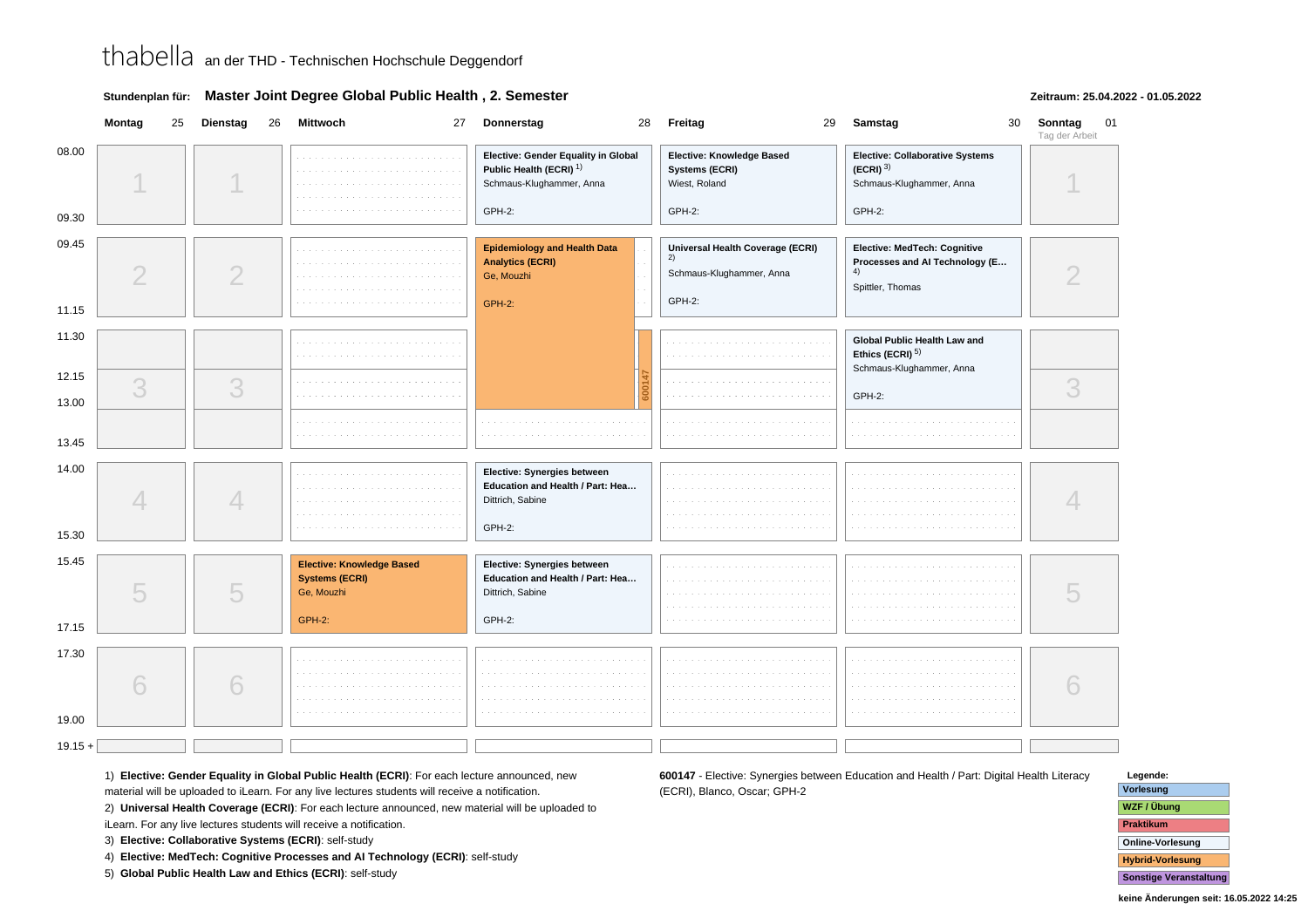|  | Stundenplan für: Master Joint Degree Global Public Health, 2. Semester |
|--|------------------------------------------------------------------------|
|--|------------------------------------------------------------------------|

### **Zeitraum: 02.05.2022 - 08.05.2022**

|                | Montag         | 02 Dienstag | 03 | Mittwoch<br>04                                                                           | Donnerstag<br>05                                                                                                | Freitag<br>06                                                          | Samstag                                                                                         | 07 Sonntag | 08 |
|----------------|----------------|-------------|----|------------------------------------------------------------------------------------------|-----------------------------------------------------------------------------------------------------------------|------------------------------------------------------------------------|-------------------------------------------------------------------------------------------------|------------|----|
| 08.00<br>09.30 |                |             |    | a dia kaominina mpikambana<br>.                                                          | Elective: Gender Equality in Global<br>Public Health (ECRI) <sup>1)</sup><br>Schmaus-Klughammer, Anna<br>GPH-2: | Elective: Knowledge Based<br>Systems (ECRI)<br>Wiest, Roland<br>GPH-2: | Elective: Collaborative Systems<br>$(ECRI)$ <sup>3)</sup><br>Schmaus-Klughammer, Anna<br>GPH-2: |            |    |
|                |                |             |    |                                                                                          |                                                                                                                 |                                                                        |                                                                                                 |            |    |
| 09.45          | $\overline{2}$ | 2           |    | <b>Elective: Health Economy &amp;</b><br><b>Management (ECRI)</b><br>Chaltikyan, Georgi  | <b>Epidemiology and Health Data</b><br><b>Analytics (ECRI)</b><br>Ge, Mouzhi                                    | Universal Health Coverage (ECRI)<br>2)<br>Schmaus-Klughammer, Anna     | Elective: MedTech: Cognitive<br>Processes and Al Technology (E<br>4)<br>Spittler, Thomas        |            |    |
| 11.15          |                |             |    | GPH-2: EC.B 0.07 (S)                                                                     | <b>GPH-2:</b>                                                                                                   | GPH-2:                                                                 |                                                                                                 |            |    |
| 11.30          |                |             |    |                                                                                          |                                                                                                                 |                                                                        | Global Public Health Law and<br>Ethics (ECRI) <sup>5)</sup><br>Schmaus-Klughammer, Anna         |            |    |
| 12.15          | 3              | 3           |    |                                                                                          |                                                                                                                 |                                                                        |                                                                                                 | 3          |    |
| 13.00          |                |             |    |                                                                                          |                                                                                                                 |                                                                        | GPH-2:                                                                                          |            |    |
| 13.45          |                |             |    |                                                                                          |                                                                                                                 |                                                                        |                                                                                                 |            |    |
| 14.00<br>15.30 |                | 4           |    |                                                                                          |                                                                                                                 |                                                                        |                                                                                                 |            |    |
| 15.45<br>17.15 | 5              | 5           |    | <b>Elective: Knowledge Based</b><br><b>Systems (ECRI)</b><br>Ge, Mouzhi<br><b>GPH-2:</b> |                                                                                                                 |                                                                        |                                                                                                 |            |    |
| 17.30<br>19.00 | 6              | 6           |    |                                                                                          |                                                                                                                 |                                                                        |                                                                                                 |            |    |
| $19.15 +$      |                |             |    |                                                                                          |                                                                                                                 |                                                                        |                                                                                                 |            |    |
|                |                |             |    |                                                                                          |                                                                                                                 |                                                                        |                                                                                                 |            |    |

1) **Elective: Gender Equality in Global Public Health (ECRI)**: For each lecture announced, new

material will be uploaded to iLearn. For any live lectures students will receive a notification.

2) **Universal Health Coverage (ECRI)**: For each lecture announced, new material will be uploaded to

iLearn. For any live lectures students will receive a notification.

3) **Elective: Collaborative Systems (ECRI)**: self-study

4) **Elective: MedTech: Cognitive Processes and AI Technology (ECRI)**: self-study

5) **Global Public Health Law and Ethics (ECRI)**: self-study

**600148** - Elective: Synergies between Education and Health / Part: Digital Health Literacy(ECRI), Blanco, Oscar; GPH-2

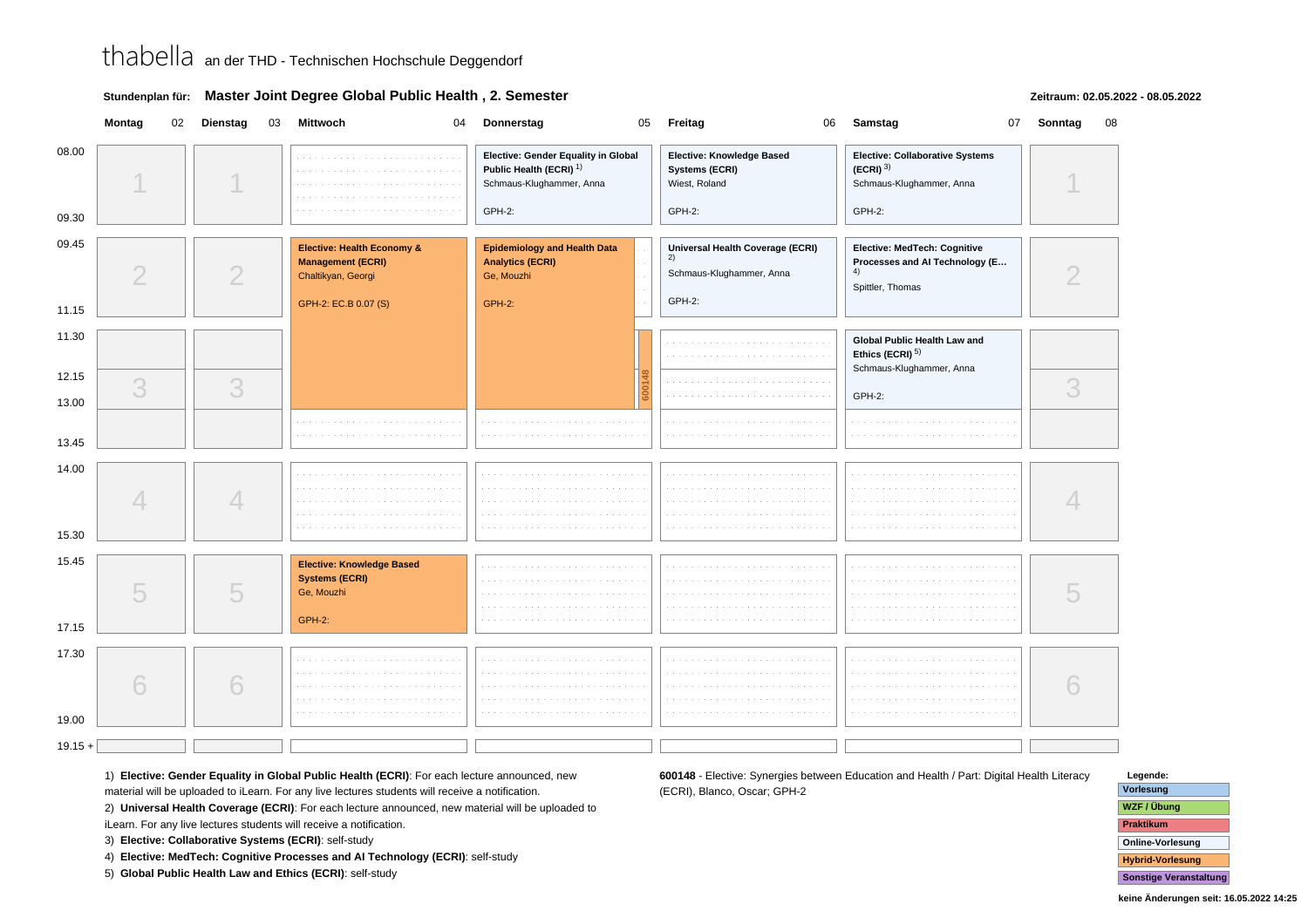|  | Stundenplan für: Master Joint Degree Global Public Health, 2. Semester |
|--|------------------------------------------------------------------------|
|--|------------------------------------------------------------------------|

| Montag    |                                                        | 09 | Dienstag                                                              | 10 | Mittwoch                                                              | 11 Donnerstag<br>12                                                                                   | <b>Summer School GPH</b><br>Spittler, Thomas | Samstag<br>14                                                                |  |  |
|-----------|--------------------------------------------------------|----|-----------------------------------------------------------------------|----|-----------------------------------------------------------------------|-------------------------------------------------------------------------------------------------------|----------------------------------------------|------------------------------------------------------------------------------|--|--|
| 08.00     | <b>Summer School GPH</b><br>Spittler, Thomas<br>GPH-2: |    | <b>Summer School GPH</b><br>Spittler, Thomas<br>GPH-2: EC 1.15 - 1.16 |    | <b>Summer School GPH</b><br>Spittler, Thomas<br>GPH-2: EC 1.04 - 1.06 | Elective: Gender Equality in Global<br>Public Health (ECRI) <sup>1)</sup><br>Schmaus-Klughammer, Anna | <b>GPH-2:</b>                                | Elective: Collaborative Systems<br>$(ECRI)^{4)}$<br>Schmaus-Klughammer, Anna |  |  |
| 09.30     |                                                        |    |                                                                       |    |                                                                       | GPH-2:                                                                                                |                                              | GPH-2:                                                                       |  |  |
| 09.45     |                                                        |    |                                                                       |    |                                                                       |                                                                                                       |                                              |                                                                              |  |  |
|           |                                                        |    |                                                                       |    |                                                                       | <b>Summer School GPH</b><br>Spittler, Thomas                                                          | <b>Summer School GPH</b><br>Spittler, Thomas | Elective: MedTech: Cognitive<br>Processes and Al Technology (E<br>5)         |  |  |
|           |                                                        |    |                                                                       |    |                                                                       | GPH-2:                                                                                                | GPH-2: EC 0.13 - 0.16 (S)                    | Spittler, Thomas                                                             |  |  |
| 11.15     |                                                        |    |                                                                       |    |                                                                       |                                                                                                       |                                              |                                                                              |  |  |
| 11.30     |                                                        |    |                                                                       |    |                                                                       |                                                                                                       |                                              |                                                                              |  |  |
| 12.15     |                                                        |    |                                                                       |    |                                                                       |                                                                                                       |                                              |                                                                              |  |  |
| 13.00     |                                                        |    |                                                                       |    |                                                                       |                                                                                                       |                                              |                                                                              |  |  |
| 13.45     |                                                        |    |                                                                       |    |                                                                       |                                                                                                       |                                              |                                                                              |  |  |
| 14.00     |                                                        |    |                                                                       |    |                                                                       |                                                                                                       |                                              |                                                                              |  |  |
| 15.30     |                                                        |    |                                                                       |    |                                                                       |                                                                                                       |                                              |                                                                              |  |  |
| 15.45     |                                                        |    |                                                                       |    |                                                                       |                                                                                                       |                                              |                                                                              |  |  |
|           |                                                        |    |                                                                       |    |                                                                       |                                                                                                       |                                              |                                                                              |  |  |
| 17.15     |                                                        |    |                                                                       |    |                                                                       |                                                                                                       |                                              |                                                                              |  |  |
| 17.30     |                                                        |    |                                                                       |    |                                                                       |                                                                                                       |                                              |                                                                              |  |  |
| 19.00     |                                                        |    |                                                                       |    |                                                                       |                                                                                                       |                                              |                                                                              |  |  |
| $19.15 +$ |                                                        |    |                                                                       |    |                                                                       |                                                                                                       |                                              |                                                                              |  |  |

**Zeitraum: 09.05.2022 - 15.05.2022**

1) **Elective: Gender Equality in Global Public Health (ECRI)**: For each lecture announced, new

material will be uploaded to iLearn. For any live lectures students will receive a notification.

2) **Global Public Health Law and Ethics (ECRI)**: self-study

3) **Universal Health Coverage (ECRI)**: For each lecture announced, new material will be uploaded to

iLearn. For any live lectures students will receive a notification.

4) **Elective: Collaborative Systems (ECRI)**: self-study

5) **Elective: MedTech: Cognitive Processes and AI Technology (ECRI)**: self-study

**Legende: Vorlesung**

**600149** - Elective: Synergies between Education and Health / Part: Digital Health Literacy

(ECRI), Blanco, Oscar; GPH-2

 **WZF / ÜbungPraktikum Online-VorlesungHybrid-Vorlesung**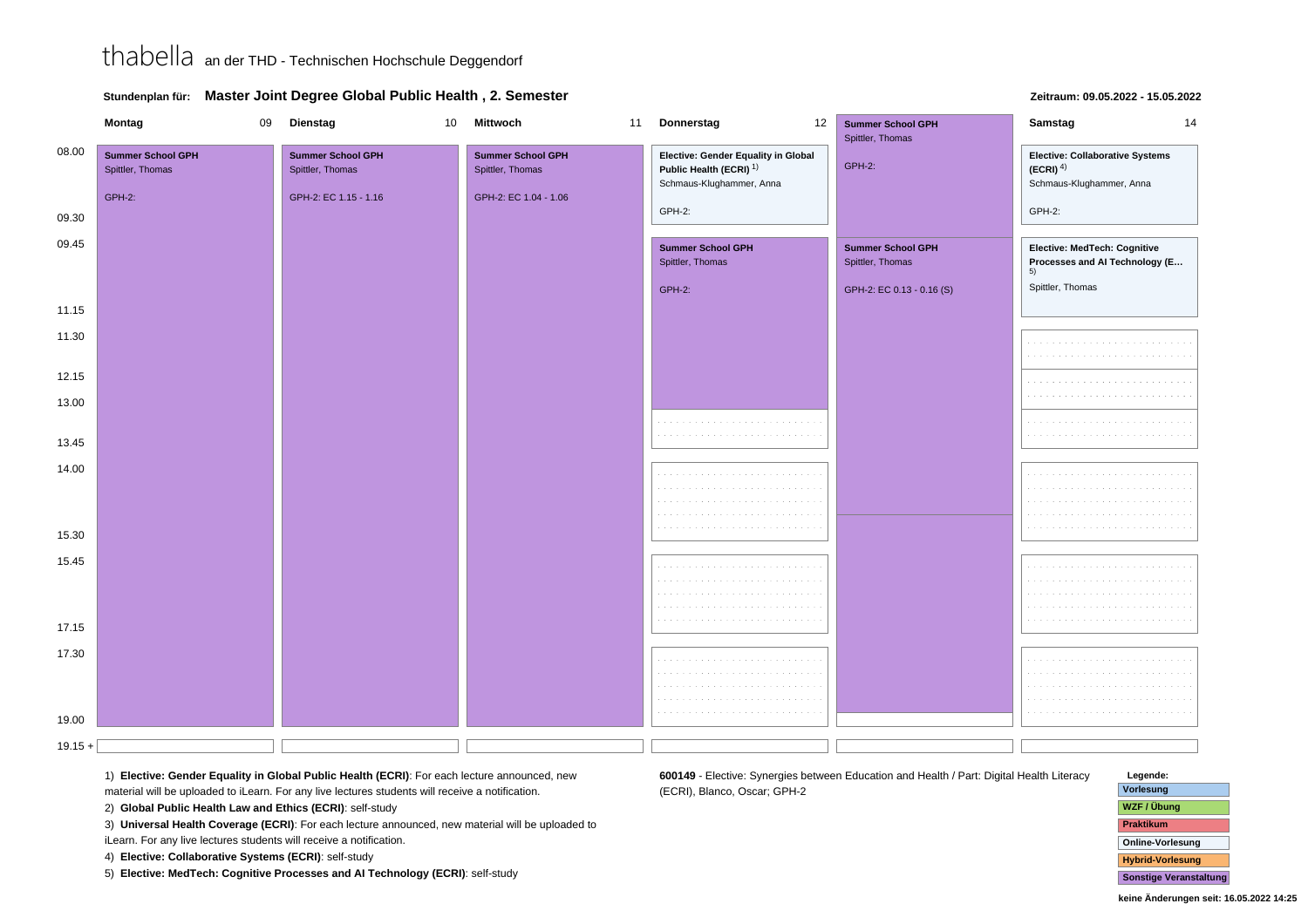|  | Stundenplan für: Master Joint Degree Global Public Health, 2. Semester |
|--|------------------------------------------------------------------------|
|--|------------------------------------------------------------------------|

#### **Montag** <sup>16</sup> **Dienstag** <sup>17</sup> **Mittwoch** <sup>18</sup> **Donnerstag** <sup>19</sup> **Freitag** <sup>20</sup> **Samstag** <sup>21</sup> 08.00**Summer School GPHSummer School GPHSummer School GPHElective: Gender Equality in GlobalElective: Collaborative SystemsElective: Knowledge BasedSummer School GPH**Spittler, Thomas Spittler, Thomas Spittler, Thomas **Public Health (ECRI)** 1) **(ECRI)** 3) Spittler, Thomas Schmaus-Klughammer, AnnaSchmaus-Klughammer, AnnaGPH-2: EC 1.13 - 1.14 (S)GPH-2: EC 1.13 - 1.14 (S)GPH-2: GPH-2: EC 1.07 - 1.10 (S)GPH-2:GPH-2:09.3009.45**Epidemiology and Health DataSummer School GPHElective: MedTech: CognitiveElective: Health Economy &Summer School GPH**Spittler, Thomas**Analytics (ECRI) Processes and AI Technology (E…**Spittler, Thomas; Lufti, Helana Ge, Mouzhi4)Spittler, ThomasGPH-2: EC.B 1.07 (DigiHealth & GPH-2: EC 1.15 - 1.16Smart Tourism Lab)GPH-2:11.1511.30**Global Public Health Law andEthics (ECRI)** 5) Schmaus-Klughammer, Anna12.15**600150** GPH-2:13.0013.4514.0015.3015.45**Elective: Knowledge BasedSystems (ECRI)**Ge, MouzhiGPH-2:17.1517.30in a 19.00

(ECRI), Blanco, Oscar; GPH-2

 $19.15 +$ 

1) **Elective: Gender Equality in Global Public Health (ECRI)**: For each lecture announced, new

material will be uploaded to iLearn. For any live lectures students will receive a notification.

2) **Universal Health Coverage (ECRI)**: For each lecture announced, new material will be uploaded to

iLearn. For any live lectures students will receive a notification.

3) **Elective: Collaborative Systems (ECRI)**: self-study

4) **Elective: MedTech: Cognitive Processes and AI Technology (ECRI)**: self-study

5) **Global Public Health Law and Ethics (ECRI)**: self-study



 **Vorlesung WZF / ÜbungPraktikum Online-Vorlesung600150** - Elective: Synergies between Education and Health / Part: Digital Health Literacy

**Hybrid-VorlesungSonstige Veranstaltung**

**Legende:**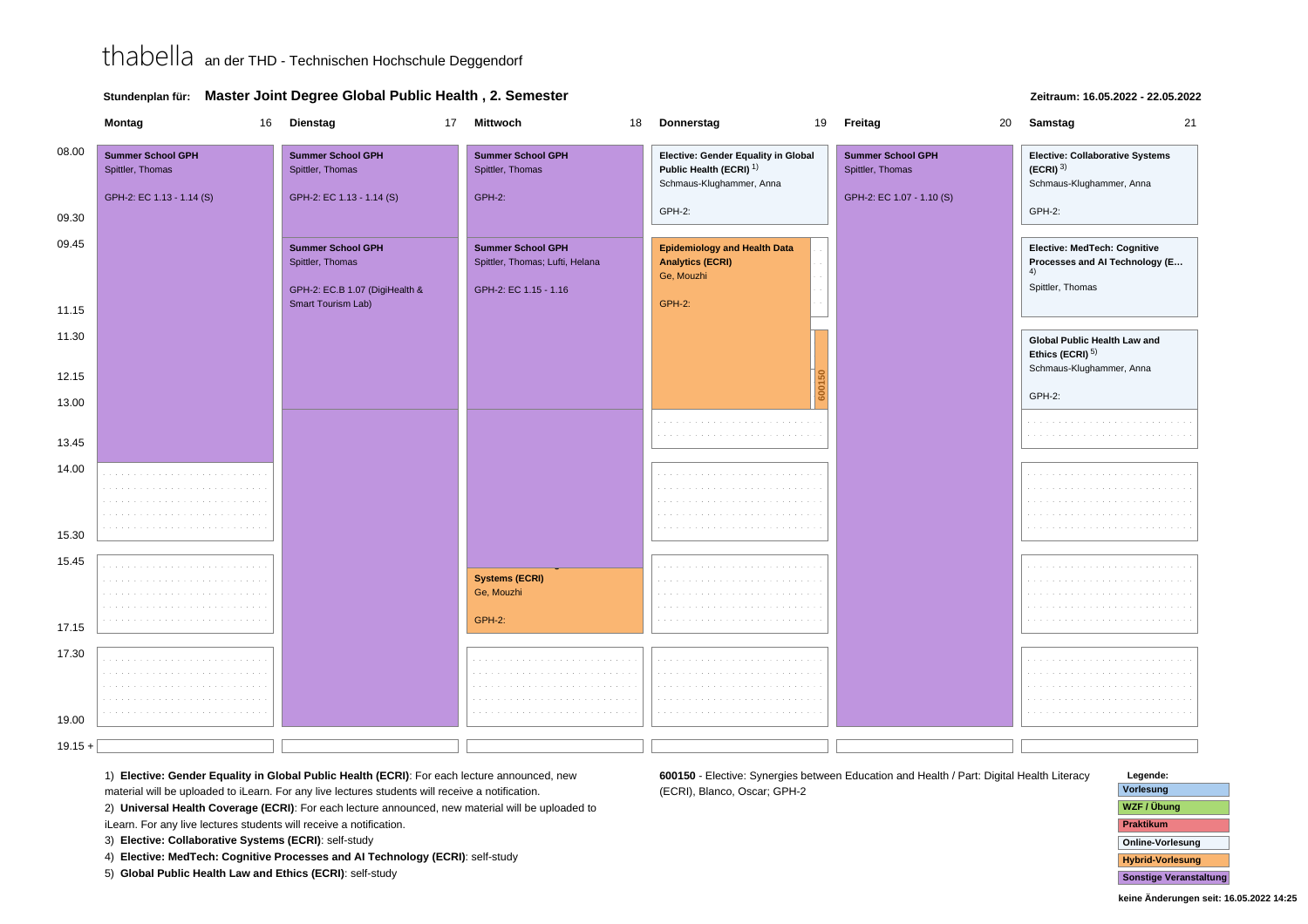| Elective: Collaborative Systems<br>Elective: Knowledge Based<br>contractors and<br>and the state of the state of<br>(ECRI) <sup>2</sup><br>Systems (ECRI)<br>Wiest, Roland<br>Schmaus-Klughammer, Anna<br>GPH-2:<br>GPH-2:<br>Elective: Health Economy &<br>Universal Health Coverage (ECRI)<br>Elective: MedTech: Cognitive<br>1)<br><b>Management (ECRI)</b><br>Processes and Al Technology (E<br>3)<br>$\overline{2}$<br>$\overline{2}$<br>$\overline{2}$<br>Schmaus-Klughammer, Anna<br>Chaltikyan, Georgi<br>Spittler, Thomas<br>GPH-2:<br>GPH-2: EC.B 0.07 (S)<br>Global Public Health Law and<br>Ethics (ECRI) $4$ )<br>Schmaus-Klughammer, Anna<br>3<br>3<br>3<br>3<br>GPH-2:<br>.<br>4<br>4<br>4<br>15.30<br>15.45<br><b>Elective: Knowledge Based</b><br>a sa sala<br>and a state<br>and and<br><b>Systems (ECRI)</b><br>5<br>5<br>5<br>Ge, Mouzhi<br><b>GPH-2:</b><br>17.15<br>17.30<br>6<br>6<br>6<br>. |                | Montag | 23 | <b>Dienstag</b> | 24 | Mittwoch<br>25 | Donnerstag 26<br>Christi Himmelfahrt | Freitag<br>27 | Samstag<br>28 | 29<br>Sonntag |
|---------------------------------------------------------------------------------------------------------------------------------------------------------------------------------------------------------------------------------------------------------------------------------------------------------------------------------------------------------------------------------------------------------------------------------------------------------------------------------------------------------------------------------------------------------------------------------------------------------------------------------------------------------------------------------------------------------------------------------------------------------------------------------------------------------------------------------------------------------------------------------------------------------------------|----------------|--------|----|-----------------|----|----------------|--------------------------------------|---------------|---------------|---------------|
|                                                                                                                                                                                                                                                                                                                                                                                                                                                                                                                                                                                                                                                                                                                                                                                                                                                                                                                     | 08.00          |        |    |                 |    |                |                                      |               |               |               |
|                                                                                                                                                                                                                                                                                                                                                                                                                                                                                                                                                                                                                                                                                                                                                                                                                                                                                                                     | 09.30          |        |    |                 |    |                |                                      |               |               |               |
|                                                                                                                                                                                                                                                                                                                                                                                                                                                                                                                                                                                                                                                                                                                                                                                                                                                                                                                     | 09.45          |        |    |                 |    |                |                                      |               |               |               |
|                                                                                                                                                                                                                                                                                                                                                                                                                                                                                                                                                                                                                                                                                                                                                                                                                                                                                                                     | 11.15          |        |    |                 |    |                |                                      |               |               |               |
|                                                                                                                                                                                                                                                                                                                                                                                                                                                                                                                                                                                                                                                                                                                                                                                                                                                                                                                     | 11.30          |        |    |                 |    |                |                                      |               |               |               |
|                                                                                                                                                                                                                                                                                                                                                                                                                                                                                                                                                                                                                                                                                                                                                                                                                                                                                                                     | 12.15<br>13.00 |        |    |                 |    |                |                                      |               |               |               |
|                                                                                                                                                                                                                                                                                                                                                                                                                                                                                                                                                                                                                                                                                                                                                                                                                                                                                                                     | 13.45          |        |    |                 |    |                |                                      |               |               |               |
|                                                                                                                                                                                                                                                                                                                                                                                                                                                                                                                                                                                                                                                                                                                                                                                                                                                                                                                     | 14.00          |        |    |                 |    |                |                                      |               |               |               |
|                                                                                                                                                                                                                                                                                                                                                                                                                                                                                                                                                                                                                                                                                                                                                                                                                                                                                                                     |                |        |    |                 |    |                |                                      |               |               |               |
|                                                                                                                                                                                                                                                                                                                                                                                                                                                                                                                                                                                                                                                                                                                                                                                                                                                                                                                     |                |        |    |                 |    |                |                                      |               |               |               |
|                                                                                                                                                                                                                                                                                                                                                                                                                                                                                                                                                                                                                                                                                                                                                                                                                                                                                                                     |                |        |    |                 |    |                |                                      |               |               |               |
|                                                                                                                                                                                                                                                                                                                                                                                                                                                                                                                                                                                                                                                                                                                                                                                                                                                                                                                     | 19.00          |        |    |                 |    |                |                                      |               |               |               |
|                                                                                                                                                                                                                                                                                                                                                                                                                                                                                                                                                                                                                                                                                                                                                                                                                                                                                                                     | $19.15 +$      |        |    |                 |    |                |                                      |               |               |               |

### **Stundenplan für: Master Joint Degree Global Public Health , 2. Semester**

### **Zeitraum: 23.05.2022 - 29.05.2022**

1) **Universal Health Coverage (ECRI)**: For each lecture announced, new material will be uploaded to

iLearn. For any live lectures students will receive a notification.

2) **Elective: Collaborative Systems (ECRI)**: self-study

3) **Elective: MedTech: Cognitive Processes and AI Technology (ECRI)**: self-study

4) **Global Public Health Law and Ethics (ECRI)**: self-study

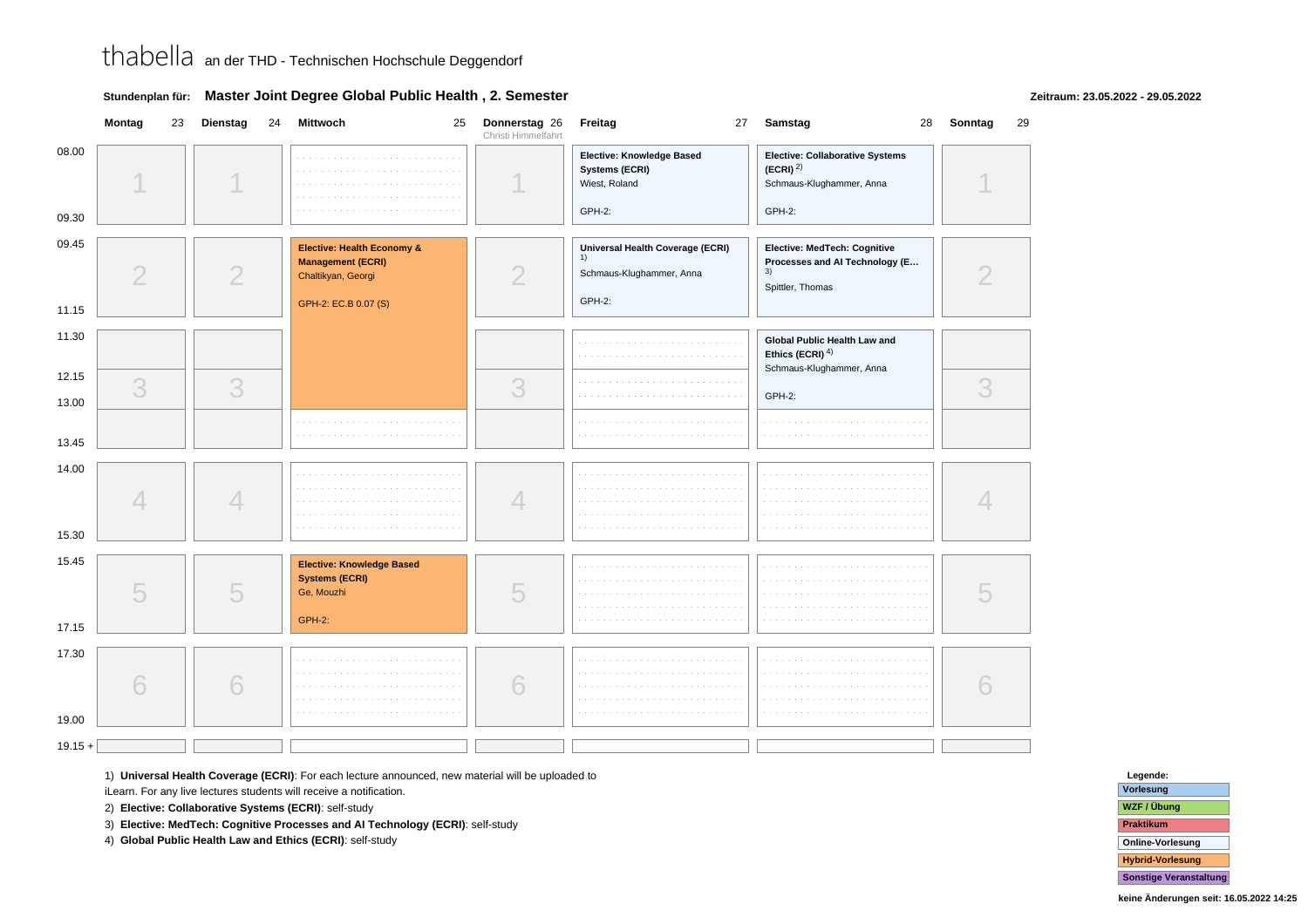|  | Stundenplan für: Master Joint Degree Global Public Health, 2. Semester |
|--|------------------------------------------------------------------------|
|--|------------------------------------------------------------------------|

### **Zeitraum: 30.05.2022 - 05.06.2022**

|                | Montag<br>30   | <b>Dienstag</b><br>31 | Mittwoch<br>01                                                                                       | <b>Donnerstag</b>                                                                                               | 02     | Freitag<br>03<br>vorlesungsfrei | Samstag<br>04  | Sonntag<br>05<br>Pfingstsonntag |
|----------------|----------------|-----------------------|------------------------------------------------------------------------------------------------------|-----------------------------------------------------------------------------------------------------------------|--------|---------------------------------|----------------|---------------------------------|
| 08.00<br>09.30 | A              |                       | and a straight<br>a sa sa<br>$\sim$                                                                  | Elective: Gender Equality in Global<br>Public Health (ECRI) <sup>1)</sup><br>Schmaus-Klughammer, Anna<br>GPH-2: |        |                                 |                |                                 |
| 09.45<br>11.15 | $\overline{2}$ | $\overline{2}$        | Elective: Health Economy &<br><b>Management (ECRI)</b><br>Chaltikyan, Georgi<br>GPH-2: EC.B 0.07 (S) | <b>Epidemiology and Health Data</b><br><b>Analytics (ECRI)</b><br>Ge, Mouzhi<br><b>GPH-2:</b>                   |        | $\overline{2}$                  | $\overline{2}$ | $\overline{2}$                  |
| 11.30          |                |                       |                                                                                                      |                                                                                                                 |        |                                 |                |                                 |
| 12.15<br>13.00 | 3              | 3                     |                                                                                                      |                                                                                                                 | 600152 | 3                               | 3              | 3                               |
| 13.45          |                |                       |                                                                                                      | and a<br>and a                                                                                                  |        |                                 |                |                                 |
| 14.00<br>15.30 | 4              | 4                     | <b>Service</b><br>in a                                                                               | $\sim$<br>a sala                                                                                                |        | 4                               | 4              | 4                               |
| 15.45<br>17.15 | 5              | 5                     | <b>Elective: Knowledge Based</b><br><b>Systems (ECRI)</b><br>Ge, Mouzhi<br>GPH-2:                    |                                                                                                                 |        | 5                               | 5              | 5                               |
| 17.30<br>19.00 | 6              | 6                     |                                                                                                      | $\mathcal{L}^{\mathcal{L}}$<br>and a<br>$\mathcal{L}^{\pm}$<br>a sa                                             |        | 6                               | 6              | 6                               |
| $19.15 +$      |                |                       |                                                                                                      |                                                                                                                 |        |                                 |                |                                 |

1) **Elective: Gender Equality in Global Public Health (ECRI)**: For each lecture announced, newmaterial will be uploaded to iLearn. For any live lectures students will receive a notification.

**600152** - Elective: Synergies between Education and Health / Part: Digital Health Literacy(ECRI), Blanco, Oscar; GPH-2

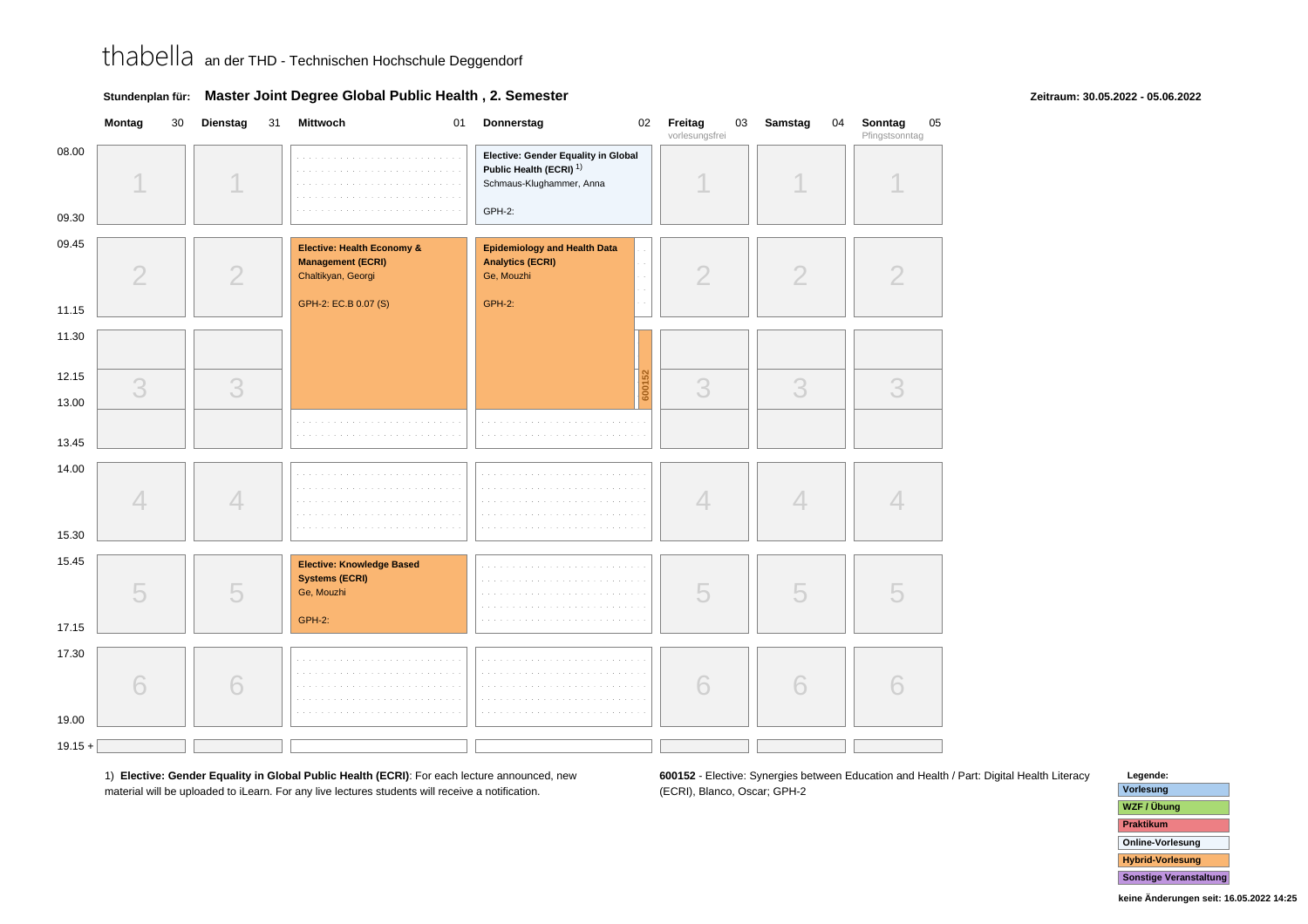|  | Stundenplan für: Master Joint Degree Global Public Health, 2. Semester |
|--|------------------------------------------------------------------------|
|--|------------------------------------------------------------------------|

### **Zeitraum: 06.06.2022 - 12.06.2022**

|                | Montag<br>06<br>Pfingstmontag | Dienstag<br>vorlesungsfrei | 07 Mittwoch<br>08                                                                        | Donnerstag                                                                                            | 09 Freitag                                                         | 10 Samstag                                                                               | 11 Sonntag<br>12 |
|----------------|-------------------------------|----------------------------|------------------------------------------------------------------------------------------|-------------------------------------------------------------------------------------------------------|--------------------------------------------------------------------|------------------------------------------------------------------------------------------|------------------|
| 08.00          |                               |                            |                                                                                          | Elective: Gender Equality in Global<br>Public Health (ECRI) <sup>1)</sup><br>Schmaus-Klughammer, Anna | Elective: Knowledge Based<br>Systems (ECRI)<br>Wiest, Roland       | Elective: Collaborative Systems<br>$(ECRI)$ <sup>3)</sup><br>Schmaus-Klughammer, Anna    |                  |
| 09.30          |                               |                            |                                                                                          | GPH-2:                                                                                                | GPH-2:                                                             | GPH-2:                                                                                   |                  |
| 09.45          | $\overline{2}$                | 2                          | Elective: Health Economy &<br><b>Management (ECRI)</b><br>Chaltikyan, Georgi             | <b>Epidemiology and Health Data</b><br><b>Analytics (ECRI)</b><br>Ge, Mouzhi                          | Universal Health Coverage (ECRI)<br>2)<br>Schmaus-Klughammer, Anna | Elective: MedTech: Cognitive<br>Processes and Al Technology (E<br>4)<br>Spittler, Thomas |                  |
| 11.15          |                               |                            | GPH-2: EC.B 0.07 (S)                                                                     | <b>GPH-2:</b>                                                                                         | GPH-2:                                                             |                                                                                          |                  |
| 11.30          |                               |                            |                                                                                          |                                                                                                       |                                                                    | Global Public Health Law and<br>Ethics (ECRI) <sup>5)</sup><br>Schmaus-Klughammer, Anna  |                  |
| 12.15          | 3                             | 3                          |                                                                                          |                                                                                                       |                                                                    |                                                                                          | 3                |
| 13.00          |                               |                            |                                                                                          |                                                                                                       |                                                                    | GPH-2:                                                                                   |                  |
| 13.45          |                               |                            |                                                                                          | The Committee of                                                                                      |                                                                    |                                                                                          |                  |
| 14.00          |                               | 4                          |                                                                                          | <b>College</b>                                                                                        | and a state<br>.                                                   |                                                                                          |                  |
| 15.30          |                               |                            |                                                                                          |                                                                                                       |                                                                    |                                                                                          |                  |
| 15.45          | 5                             | 5                          | <b>Elective: Knowledge Based</b><br><b>Systems (ECRI)</b><br>Ge, Mouzhi<br><b>GPH-2:</b> |                                                                                                       |                                                                    |                                                                                          |                  |
| 17.15          |                               |                            |                                                                                          |                                                                                                       |                                                                    |                                                                                          |                  |
| 17.30<br>19.00 | 6                             | 6                          |                                                                                          |                                                                                                       |                                                                    |                                                                                          |                  |
| $19.15 +$      |                               |                            |                                                                                          |                                                                                                       |                                                                    |                                                                                          |                  |
|                |                               |                            |                                                                                          |                                                                                                       |                                                                    |                                                                                          |                  |

1) **Elective: Gender Equality in Global Public Health (ECRI)**: For each lecture announced, new

material will be uploaded to iLearn. For any live lectures students will receive a notification.

2) **Universal Health Coverage (ECRI)**: For each lecture announced, new material will be uploaded to

iLearn. For any live lectures students will receive a notification.

3) **Elective: Collaborative Systems (ECRI)**: self-study

4) **Elective: MedTech: Cognitive Processes and AI Technology (ECRI)**: self-study

5) **Global Public Health Law and Ethics (ECRI)**: self-study

**600153** - Elective: Synergies between Education and Health / Part: Digital Health Literacy(ECRI), Blanco, Oscar; GPH-2

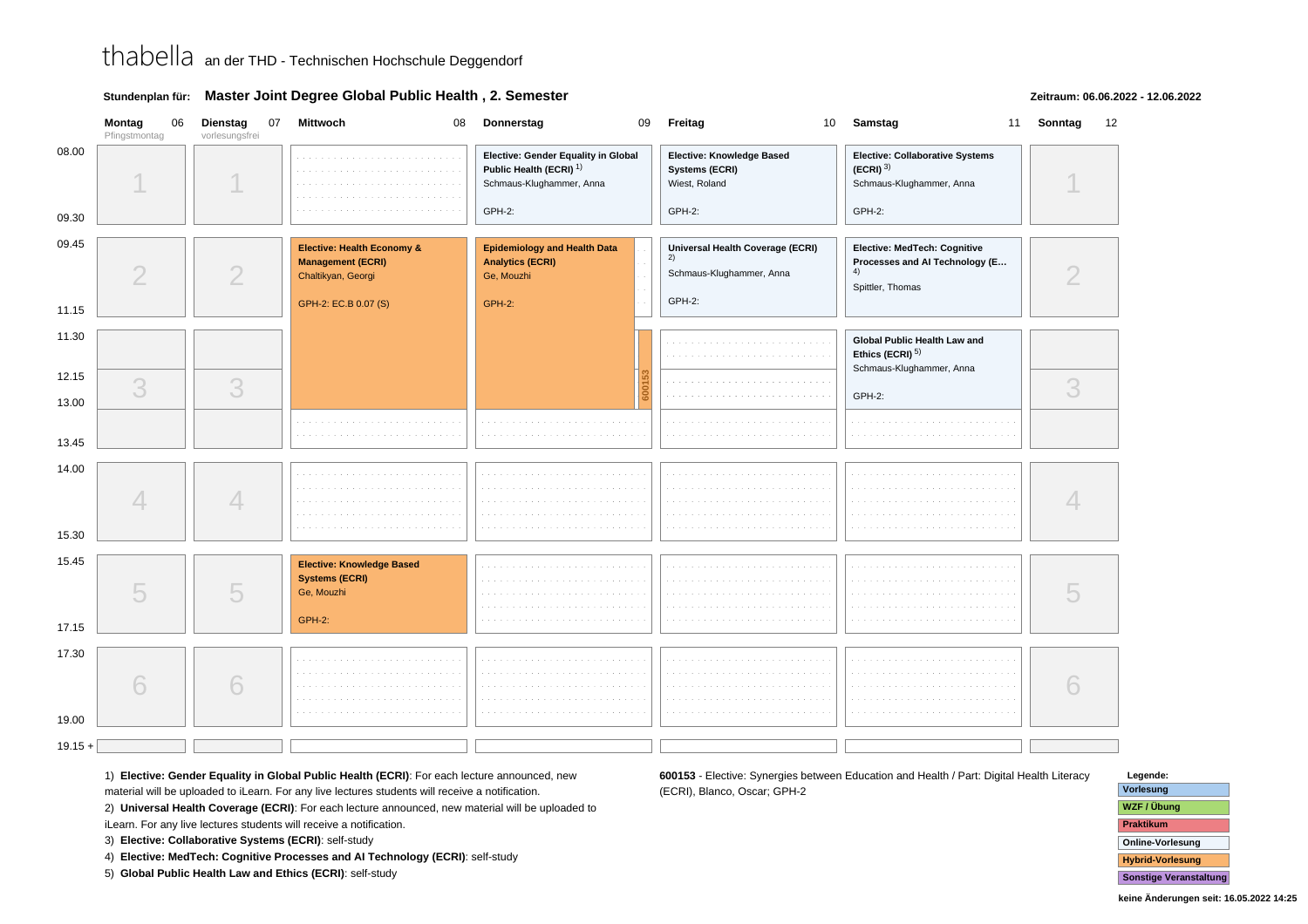|                | Montag         | 13 | Dienstag       | 14 | Mittwoch                                                                   | 15 | Donnerstag 16<br>Fronleichnam | Freitag<br>vorlesungsfrei | 17 | Samstag                                                                                  | 18 | Sonntag | 19 |
|----------------|----------------|----|----------------|----|----------------------------------------------------------------------------|----|-------------------------------|---------------------------|----|------------------------------------------------------------------------------------------|----|---------|----|
| 08.00<br>09.30 |                |    |                |    | .                                                                          |    |                               |                           |    | Elective: Collaborative Systems<br>$(ECRI)^{1}$<br>Schmaus-Klughammer, Anna<br>GPH-2:    |    |         |    |
| 09.45<br>11.15 | $\overline{2}$ |    | $\overline{2}$ |    |                                                                            |    | $\overline{2}$                | $\overline{2}$            |    | Elective: MedTech: Cognitive<br>Processes and Al Technology (E<br>2)<br>Spittler, Thomas |    |         |    |
| 11.30          |                |    |                |    |                                                                            |    |                               |                           |    | Global Public Health Law and<br>Ethics (ECRI) 3)                                         |    |         |    |
| 12.15<br>13.00 | 3              |    | 3              |    | .                                                                          |    | 3                             | 3                         |    | Schmaus-Klughammer, Anna<br>GPH-2:                                                       |    | 3       |    |
| 13.45          |                |    |                |    |                                                                            |    |                               |                           |    |                                                                                          |    |         |    |
| 14.00<br>15.30 | $\angle$       |    | 4              |    |                                                                            |    | 4                             | 4                         |    |                                                                                          |    |         |    |
| 15.45<br>17.15 | 5              |    | 5              |    | Elective: Knowledge Based<br><b>Systems (ECRI)</b><br>Ge, Mouzhi<br>GPH-2: |    | 5                             | 5                         |    |                                                                                          |    |         |    |
| 17.30<br>19.00 | h              |    | 6              |    | <b>Service</b>                                                             |    | 6                             | 6                         |    | <b>Contractor</b>                                                                        |    |         |    |
| $19.15 +$      |                |    |                |    |                                                                            |    |                               |                           |    |                                                                                          |    |         |    |

### **Stundenplan für: Master Joint Degree Global Public Health , 2. Semester**

1) **Elective: Collaborative Systems (ECRI)**: self-study

2) **Elective: MedTech: Cognitive Processes and AI Technology (ECRI)**: self-study

3) **Global Public Health Law and Ethics (ECRI)**: self-study

## **Legende: Vorlesung WZF / ÜbungPraktikum Online-VorlesungHybrid-VorlesungSonstige Veranstaltung**

**Zeitraum: 13.06.2022 - 19.06.2022**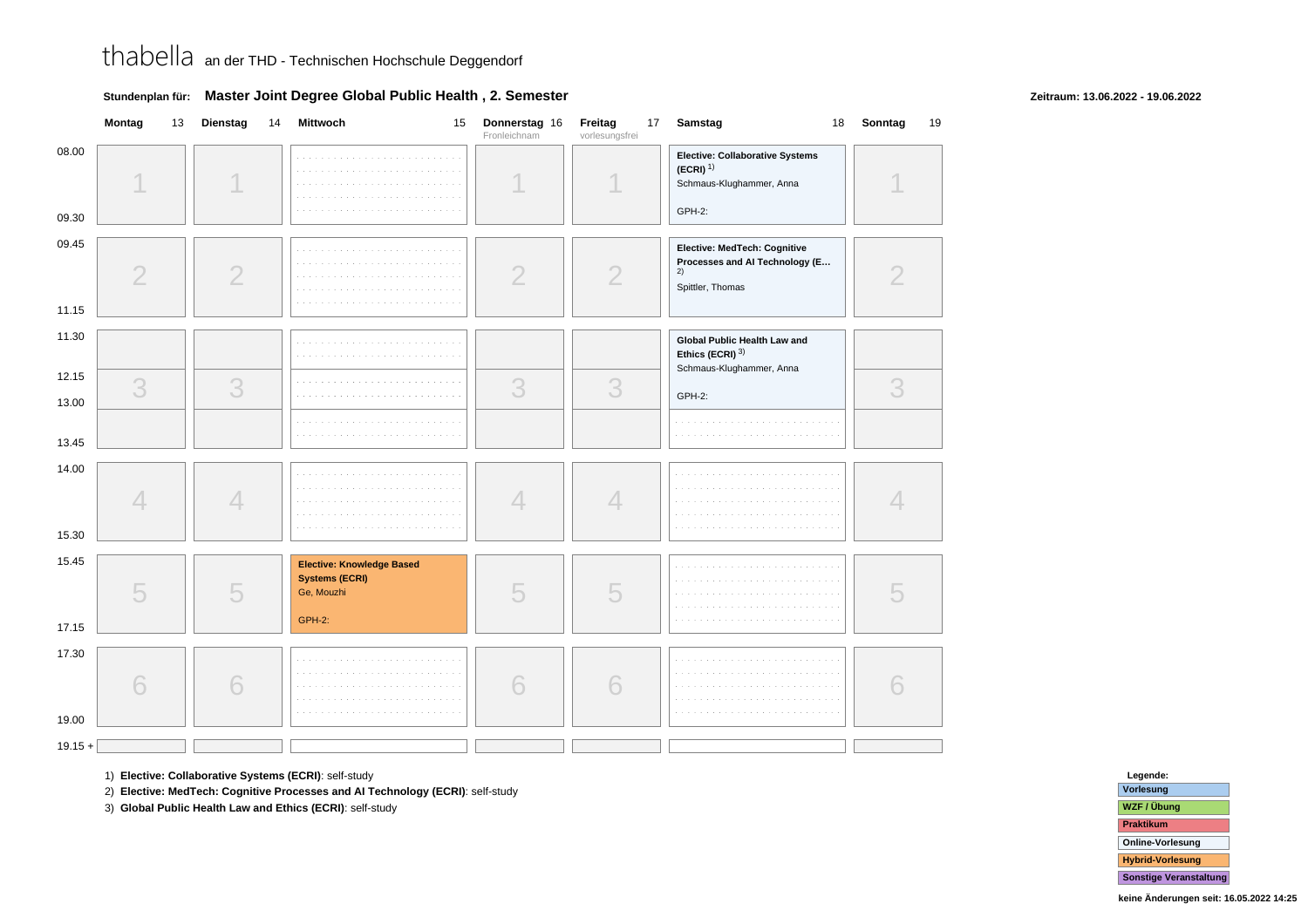|  | Stundenplan für: Master Joint Degree Global Public Health, 2. Semester |
|--|------------------------------------------------------------------------|
|--|------------------------------------------------------------------------|

### **Zeitraum: 20.06.2022 - 26.06.2022**

|                | Montag         | 20 Dienstag              | 21 Mittwoch                                                                                          | 22 Donnerstag                                                                                                   | 23 Freitag                                                                   | 24 Samstag                                                                                             | 25 Sonntag | 26 |
|----------------|----------------|--------------------------|------------------------------------------------------------------------------------------------------|-----------------------------------------------------------------------------------------------------------------|------------------------------------------------------------------------------|--------------------------------------------------------------------------------------------------------|------------|----|
| 08.00<br>09.30 |                |                          |                                                                                                      | Elective: Gender Equality in Global<br>Public Health (ECRI) <sup>1)</sup><br>Schmaus-Klughammer, Anna<br>GPH-2: | Elective: Knowledge Based<br>Systems (ECRI)<br>Wiest, Roland<br>GPH-2:       | <b>Elective: Collaborative Systems</b><br>$(ECRI)$ <sup>3)</sup><br>Schmaus-Klughammer, Anna<br>GPH-2: |            |    |
| 09.45          | $\overline{2}$ | $\mathcal{D}$            | Elective: Health Economy &<br><b>Management (ECRI)</b><br>Chaltikyan, Georgi<br>GPH-2: EC.B 0.07 (S) | <b>Epidemiology and Health Data</b><br><b>Analytics (ECRI)</b><br>Ge, Mouzhi<br><b>GPH-2:</b>                   | Universal Health Coverage (ECRI)<br>2)<br>Schmaus-Klughammer, Anna<br>GPH-2: | Elective: MedTech: Cognitive<br>Processes and Al Technology (E<br>4)<br>Spittler, Thomas               |            |    |
| 11.15          |                |                          |                                                                                                      |                                                                                                                 |                                                                              |                                                                                                        |            |    |
| 11.30          |                |                          |                                                                                                      |                                                                                                                 |                                                                              | <b>Global Public Health Law and</b><br>Ethics (ECRI) $5$ )<br>Schmaus-Klughammer, Anna                 |            |    |
| 12.15          | 3              | 3                        |                                                                                                      |                                                                                                                 |                                                                              |                                                                                                        | 3          |    |
| 13.00          |                |                          |                                                                                                      |                                                                                                                 |                                                                              | GPH-2:                                                                                                 |            |    |
| 13.45          |                |                          |                                                                                                      | .                                                                                                               |                                                                              |                                                                                                        |            |    |
| 14.00<br>15.30 |                | $\overline{\mathcal{A}}$ |                                                                                                      |                                                                                                                 |                                                                              |                                                                                                        |            |    |
| 15.45<br>17.15 | 5              | 5                        | <b>Elective: Knowledge Based</b><br><b>Systems (ECRI)</b><br>Ge, Mouzhi<br><b>GPH-2:</b>             |                                                                                                                 |                                                                              |                                                                                                        |            |    |
| 17.30<br>19.00 |                | 6                        |                                                                                                      |                                                                                                                 |                                                                              |                                                                                                        |            |    |
| $19.15 +$      |                |                          |                                                                                                      |                                                                                                                 |                                                                              |                                                                                                        |            |    |
|                |                |                          |                                                                                                      |                                                                                                                 |                                                                              |                                                                                                        |            |    |

1) **Elective: Gender Equality in Global Public Health (ECRI)**: For each lecture announced, new

material will be uploaded to iLearn. For any live lectures students will receive a notification.

2) **Universal Health Coverage (ECRI)**: For each lecture announced, new material will be uploaded to

iLearn. For any live lectures students will receive a notification.

3) **Elective: Collaborative Systems (ECRI)**: self-study

4) **Elective: MedTech: Cognitive Processes and AI Technology (ECRI)**: self-study

5) **Global Public Health Law and Ethics (ECRI)**: self-study

**600155** - Elective: Synergies between Education and Health / Part: Digital Health Literacy(ECRI), Blanco, Oscar; GPH-2

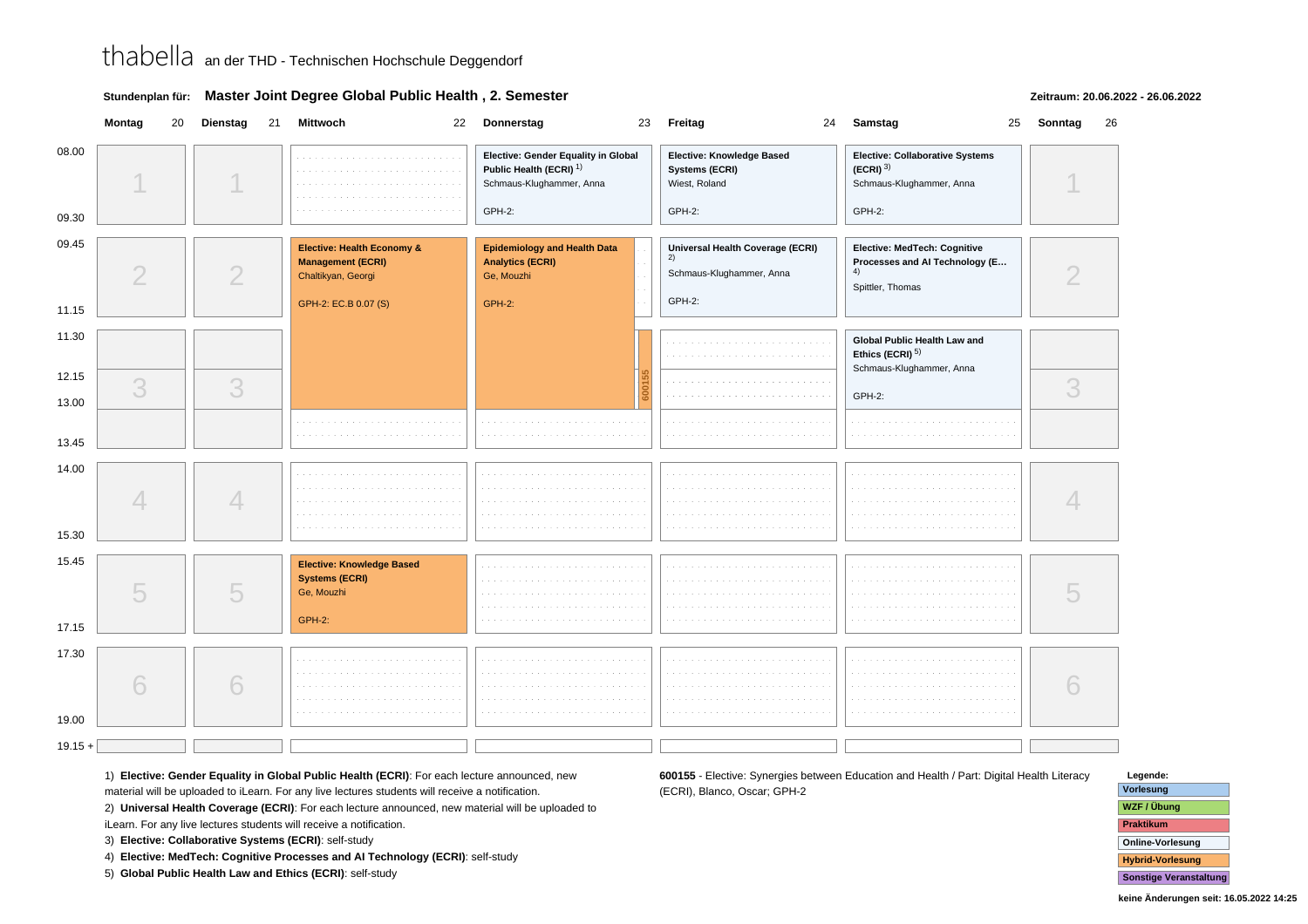|  | Stundenplan für: Master Joint Degree Global Public Health, 2. Semester |
|--|------------------------------------------------------------------------|
|--|------------------------------------------------------------------------|

### **Zeitraum: 27.06.2022 - 03.07.2022**

|                | Montag         | 27 Dienstag    | 28 Mittwoch<br>29                                                                                    | Donnerstag                                                                                                      | 30 <sup>°</sup> | Freitag<br>01                                                                 | Samstag                                                                                  | 02 Sonntag | 03 |
|----------------|----------------|----------------|------------------------------------------------------------------------------------------------------|-----------------------------------------------------------------------------------------------------------------|-----------------|-------------------------------------------------------------------------------|------------------------------------------------------------------------------------------|------------|----|
| 08.00<br>09.30 |                |                |                                                                                                      | Elective: Gender Equality in Global<br>Public Health (ECRI) <sup>1)</sup><br>Schmaus-Klughammer, Anna<br>GPH-2: |                 | Elective: Knowledge Based<br>Systems (ECRI)<br>Wiest, Roland<br>GPH-2:        | Elective: Collaborative Systems<br>$(ECRI)^{3}$<br>Schmaus-Klughammer, Anna<br>GPH-2:    |            |    |
| 09.45          | $\overline{2}$ | $\mathcal{D}%$ | Elective: Health Economy &<br><b>Management (ECRI)</b><br>Chaltikyan, Georgi<br>GPH-2: EC.B 0.07 (S) | <b>Epidemiology and Health Data</b><br><b>Analytics (ECRI)</b><br>Ge, Mouzhi<br><b>GPH-2:</b>                   |                 | Universal Health Coverage (ECRI)<br>(2)<br>Schmaus-Klughammer, Anna<br>GPH-2: | Elective: MedTech: Cognitive<br>Processes and Al Technology (E<br>4)<br>Spittler, Thomas |            |    |
| 11.15          |                |                |                                                                                                      |                                                                                                                 |                 |                                                                               |                                                                                          |            |    |
| 11.30          |                |                |                                                                                                      |                                                                                                                 |                 |                                                                               | Global Public Health Law and<br>Ethics (ECRI) <sup>5)</sup>                              |            |    |
| 12.15          | 3              | 3              |                                                                                                      |                                                                                                                 |                 |                                                                               | Schmaus-Klughammer, Anna                                                                 | 3          |    |
| 13.00          |                |                |                                                                                                      |                                                                                                                 |                 |                                                                               | GPH-2:                                                                                   |            |    |
| 13.45          |                |                |                                                                                                      |                                                                                                                 |                 |                                                                               |                                                                                          |            |    |
| 14.00<br>15.30 |                | 4              |                                                                                                      |                                                                                                                 |                 |                                                                               |                                                                                          |            |    |
| 15.45<br>17.15 | 5              | 5              | <b>Elective: Knowledge Based</b><br><b>Systems (ECRI)</b><br>Ge, Mouzhi<br><b>GPH-2:</b>             |                                                                                                                 |                 |                                                                               |                                                                                          |            |    |
| 17.30<br>19.00 | 6              | 6              |                                                                                                      |                                                                                                                 |                 |                                                                               |                                                                                          |            |    |
| $19.15 +$      |                |                |                                                                                                      |                                                                                                                 |                 |                                                                               |                                                                                          |            |    |
|                |                |                |                                                                                                      |                                                                                                                 |                 |                                                                               |                                                                                          |            |    |

1) **Elective: Gender Equality in Global Public Health (ECRI)**: For each lecture announced, new

material will be uploaded to iLearn. For any live lectures students will receive a notification.

2) **Universal Health Coverage (ECRI)**: For each lecture announced, new material will be uploaded to

iLearn. For any live lectures students will receive a notification.

3) **Elective: Collaborative Systems (ECRI)**: self-study

4) **Elective: MedTech: Cognitive Processes and AI Technology (ECRI)**: self-study

5) **Global Public Health Law and Ethics (ECRI)**: self-study

**600156** - Elective: Synergies between Education and Health / Part: Digital Health Literacy(ECRI), Blanco, Oscar; GPH-2